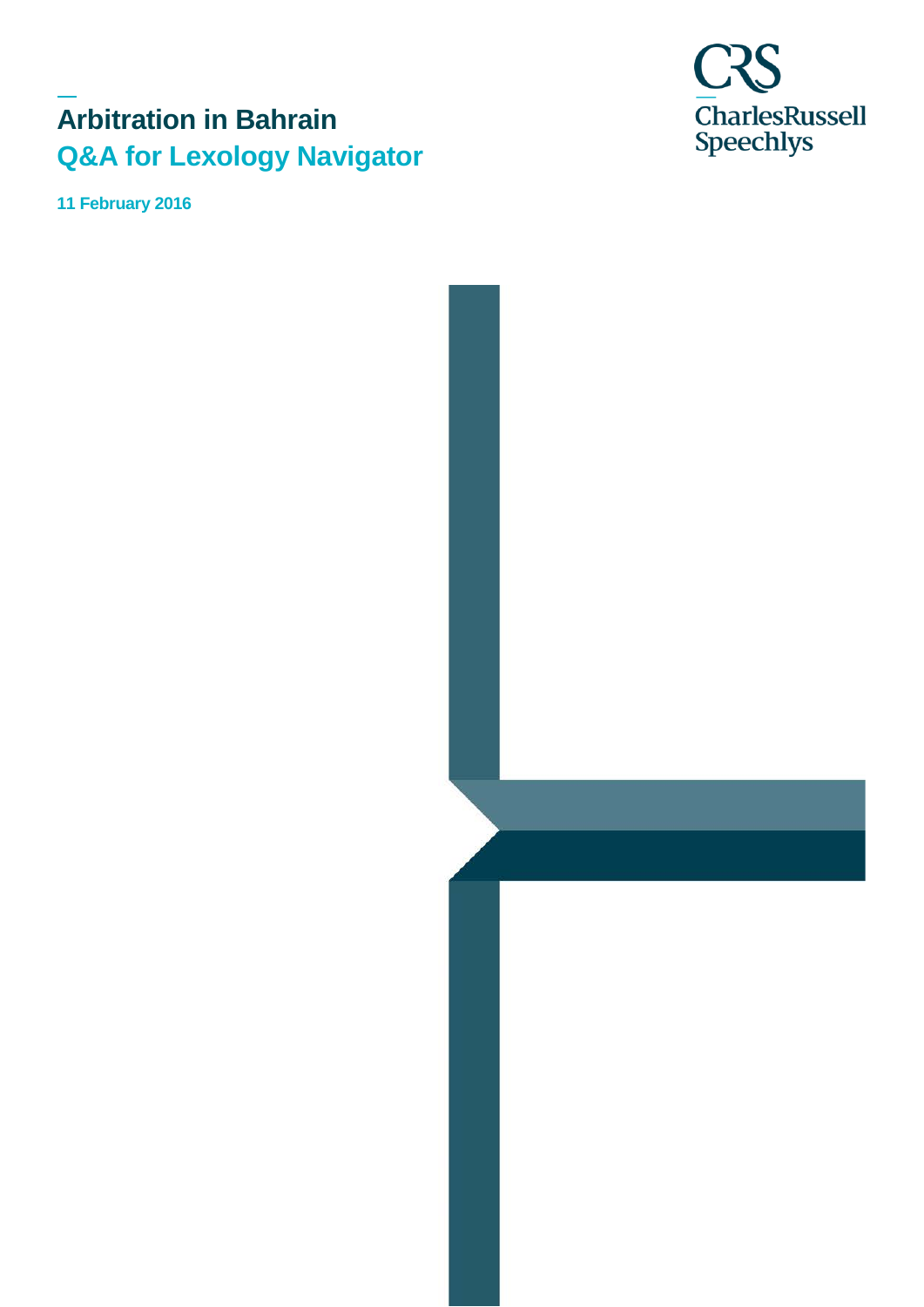# **Contents**

| Arbitration agreements            | 5  |
|-----------------------------------|----|
| Arbitral tribunal                 |    |
| Arbitral proceedings              | 11 |
| Costs                             | 15 |
| The award                         | 16 |
| Third-party funding               | 21 |
| Class-action or group arbitration | 22 |
| Hot topics                        | 23 |

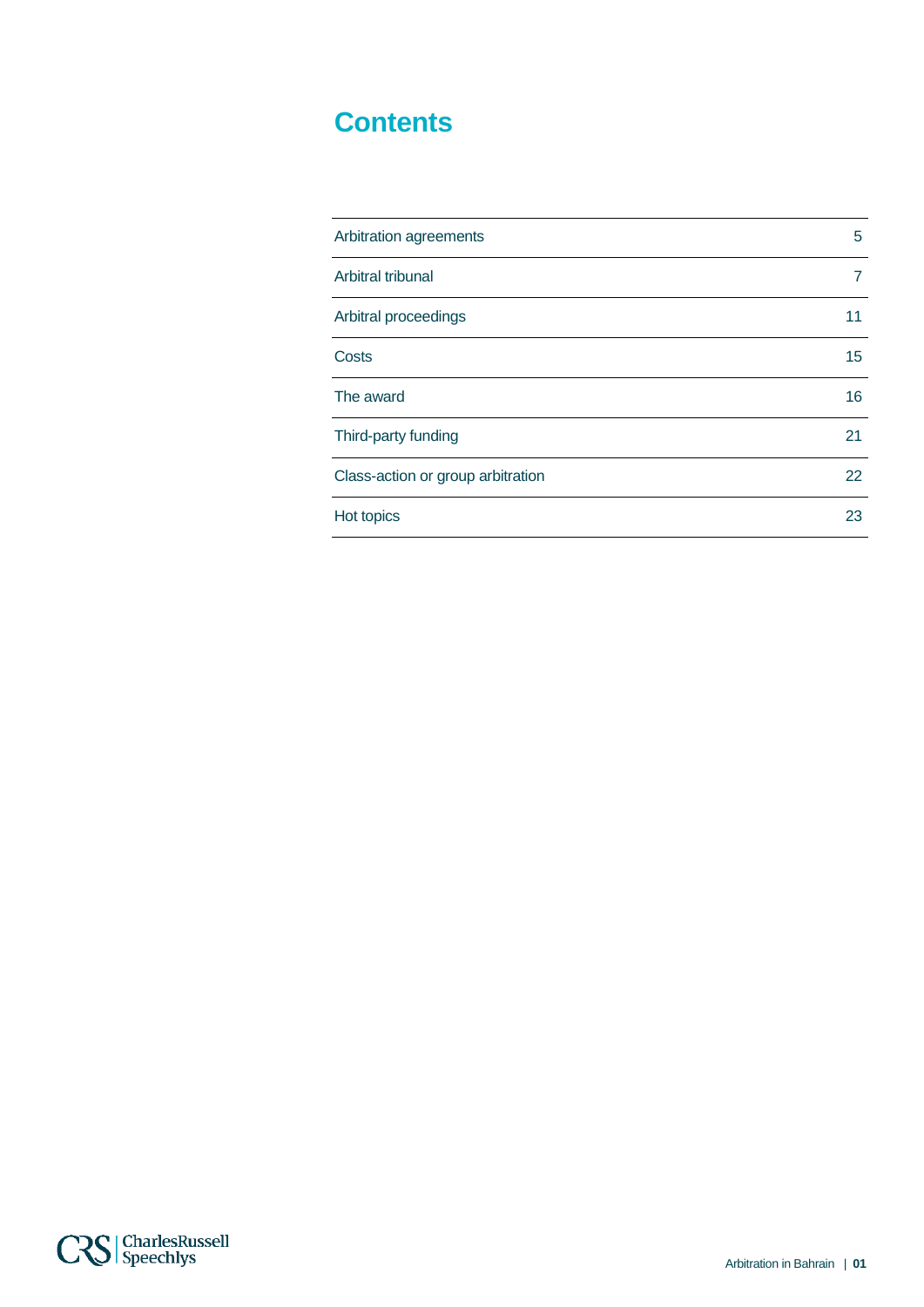# **Legal framework**

## **National arbitration laws**

#### **What legislation applies to arbitration in your jurisdiction?**

In July 2015 Bahrain issued Law 9/2015, promulgating the Arbitration Law. The new Arbitration Law is yet to be tested; however, it has incorporated the UNCITRAL Model Law in its entirety and will therefore likely accord with the worldwide consensus on key aspects of international arbitration practice.

Bahrain set up the Bahrain Chamber for Dispute Resolution (BCDR) in 2009, in partnership with the American Arbitration Association (AAA). The BCDR Arbitration Rules are modelled on those published by the AAA and the AAA's international arm, the International Centre for Dispute Resolution.

The BCDR is governed by Legislative Decree 30/2009 with respect to the Bahrain Chamber for Economic, Financial and Investment Dispute Resolution and is devised as a dual mechanism for parties to resolve disputes, under either statutory court procedures or arbitration by express choice.

The Gulf Cooperation Council (GCC) Commercial Arbitration Centre is governed by the rules and procedures set out in the GCC Commercial Arbitration Centre Charter 1993 and is designed as a centre for commercial dispute resolution involving GCC nationals and commercial disputes arising from incorporation of the GCC Unified Economic Agreement.

# **Mandatory laws**

#### **Are there any mandatory laws?**

The new Arbitration Law applies to all arbitrations in Bahrain.

Fees for applications for the recognition, enforcement and cancellation of arbitral awards are subject to the Judicial Fees Law.

### **New York Convention**

### **Is your country a signatory to the New York Convention? If so, what is the date of entry into force?**

Bahrain has been a signatory to the New York Convention since April 6 1988.

Are there any reservations to the general obligations of the convention?

Bahrain applies commerciality and reciprocity reservations, meaning that the New York Convention applies only to:

• disputes which are considered commercial under Bahraini law; and

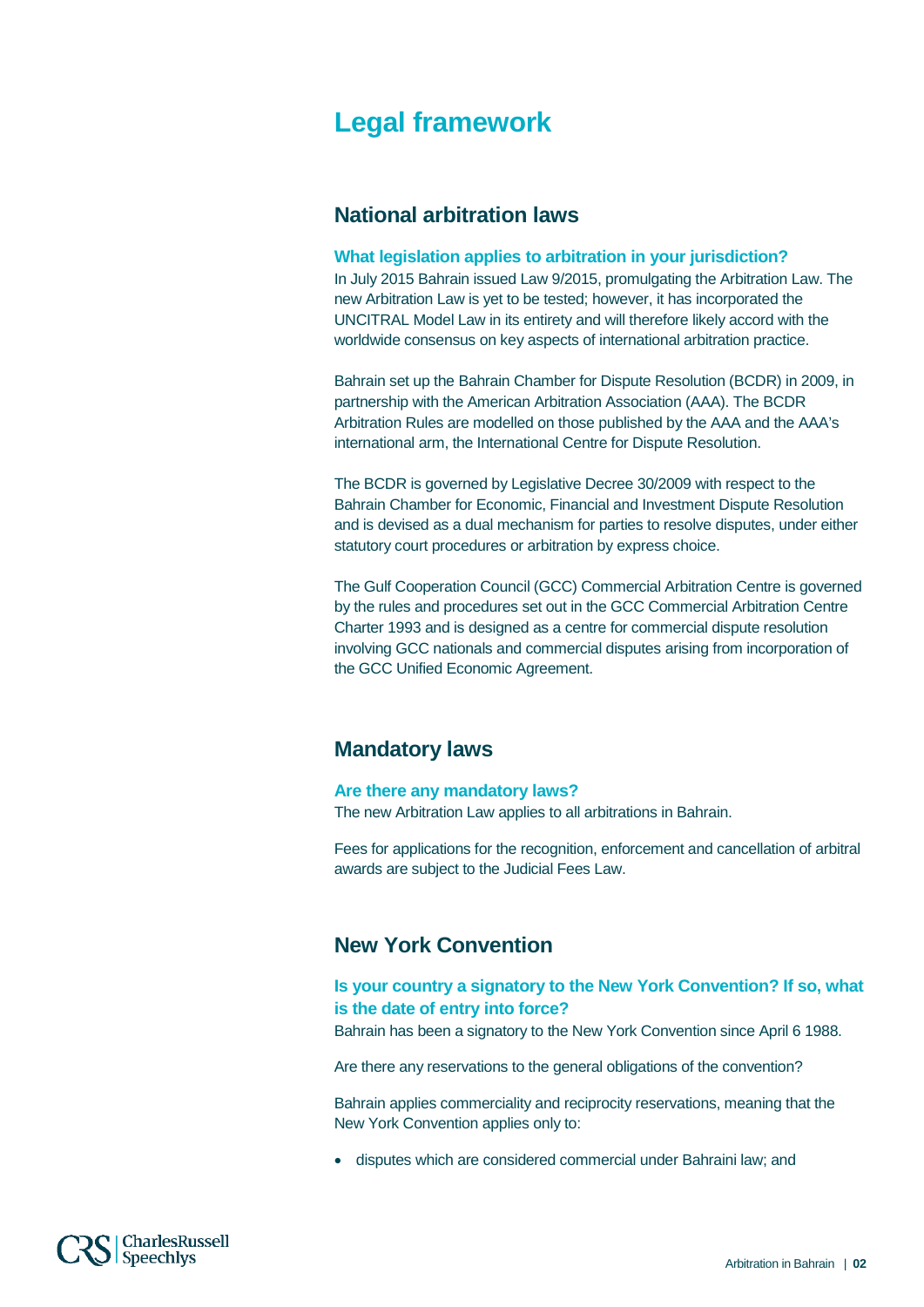• the recognition and enforcement of awards made in the territory of another contracting state.

# **Treaties and conventions**

### **What other treaties and conventions in relation to arbitration is your jurisdiction party to?**

Bahrain is a party to the following treaties:

- the Convention on the Settlement of Investment Disputes between States and Nationals of Other States 1965;
- the Riyadh Arab Agreement for Judicial Cooperation 1983;
- the Gulf Cooperation Council (GCC) Convention for the Execution of Judgments, Delegations and Judicial Notifications 1995; and
- the Hague Convention for the Pacific Settlement of International Disputes 1907.

Bahrain has entered into the following bilateral investment treaties:

- Algeria (June 11 2000; in force);
- Belarus (October 26 2002; in force);
- Belgium-Luxembourg Economic Union (July 11 2006; signed, but not in force);
- Brunei Darussalam (January 14 2008; in force);
- Bulgaria (June 26 2009; signed, but not in force);
- China (June 17 1999; in force)
- Czech Republic (October 15 2007; in force);
- Egypt (October 4 1997; in force);
- France (February 24 2004; in force);
- Germany (February 5 2007; in force);
- India (January 13 2004; in force);
- Iran (October 19 2002; in force);
- Italy (October 29 2006; in force);
- Jordan (February 8 2000; in force);
- Lebanon (August 26 1999; terminated);
- Lebanon (August 7 2003; in force);
- Malaysia (June 15 1999; signed, but not in force);
- Mexico (November 29 2012; in force);
- Morocco (April 7 2000; in force);
- Netherlands (February 5 2007; in force);
- Singapore (October 27 2003; in force);
- Spain (May 22 2008; signed, but not in force);
- Sudan (January 17 2000; signed, but not in force);
- Syrian Arab Republic (September 20 2000; in force);
- Thailand (May 17 2002; in force);
- Turkey (February 15 2006; in force);
- Turkmenistan (February 9 2011; signed, but not in force);
- United Kingdom (October 30 1991; in force);
- United States (September 29 1999; in force);
- Uzbekistan (November 16 2009; signed, but not in force); and

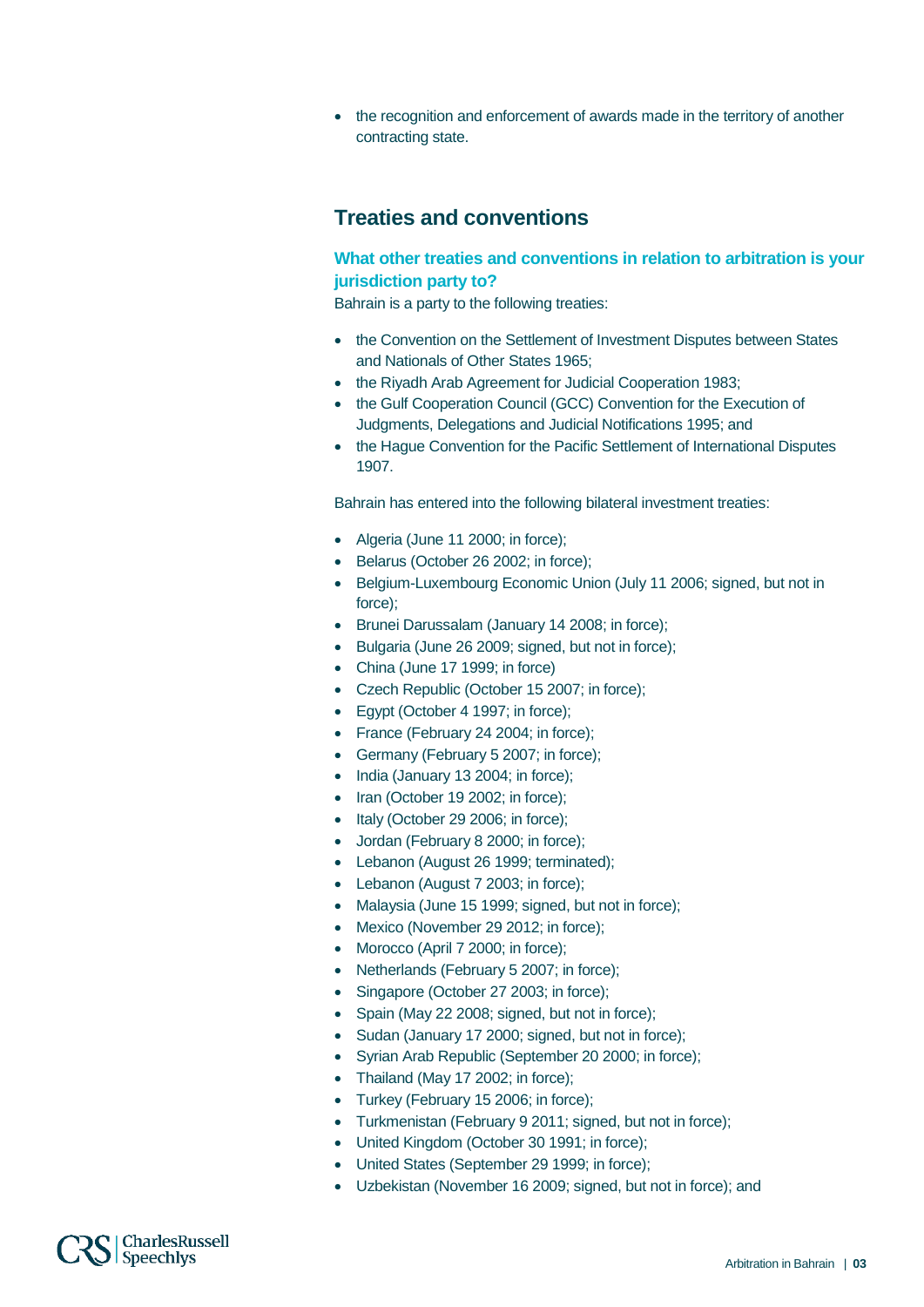- Yemen (December 1 2002; signed, but not in force).
- Bahrain has also entered into the following investment agreements:
- the GCC-Peru Framework Agreement (October 1 2012);
- the GCC-US Framework Agreement (September 25 2012);
- the GCC-New Zealand Free Trade Agreement (October 31 2011);
- the GCC-European Free Trade Association Free Trade Agreement (June 22 2009);
- the GCC-Singapore Free Trade Agreement (December 15 2008);
- the Bahrain-US Free Trade Agreement (September 14 2004);
- the GCC-India Framework Agreement (August 25 2004);
- the GCC-Lebanon Free Trade Agreement (May 11 2004);
- the Bahrain-US Trade and Investment Framework Agreement (June 18 2002);
- the EU-GCC Cooperation Agreement (June 15 1988);
- the GCC Economic Agreement (November 11 1981);
- the Organisation of Islamic Cooperation Investment (June 5 1981);
- the League of Arab States Investment (November 26 1980);
- the Arab League Investment Agreement (August 29 1970); and
- the Arab Economic Unity Agreement (June 3 1957).

# **UNCITRAL**

**Has your jurisdiction adopted the UNCITRAL Model Law?** Bahrain has adopted the UNCITRAL Model Law in its entirety.

## **Reform**

### **Are there any impending plans to reform the arbitration laws in your jurisdiction?**

Bahrain recently implemented the new Arbitration Law. No further reform is planned.

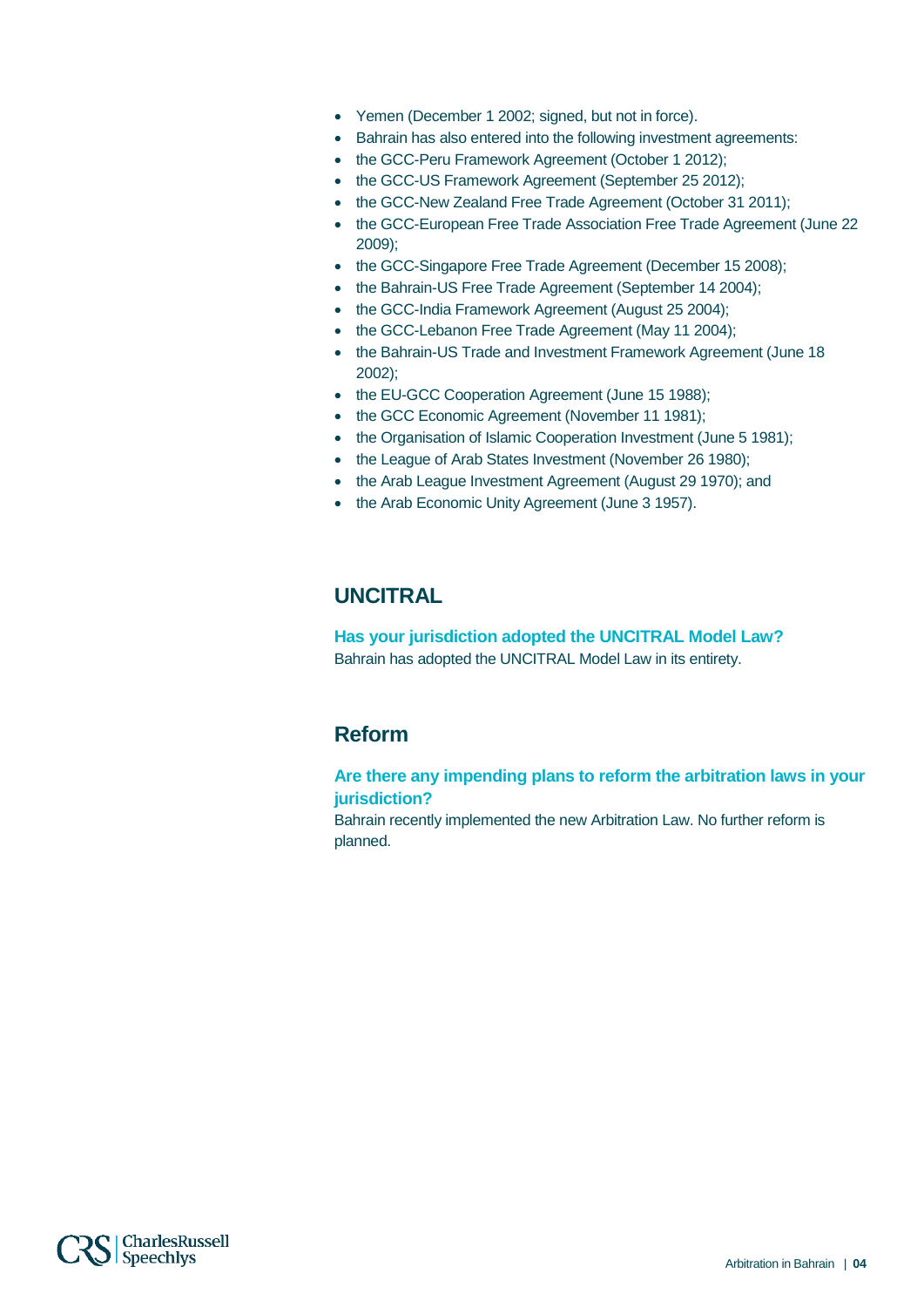# <span id="page-5-0"></span>**Arbitration agreements**

# **Validity**

### **What are the validity requirements for an arbitration agreement?**

Under Bahraini law, an arbitration agreement is an agreement between the parties to submit to arbitration all or certain disputes which have arisen or which may arise between them in respect of a defined legal relationship, whether contractual or not.

An arbitration agreement may be in the form of an arbitration clause in a contract or a separate agreement.

To be valid, an arbitration agreement must be in writing. This requirement will be satisfied if its content is recorded in any form, whether the arbitration agreement or contract has been concluded orally, by conduct or any other means.

An arbitration agreement may be recorded in an electronic communication if the information contained therein is accessible for subsequent reference. Further, a reference in a contract to any document containing an arbitration clause constitutes a written arbitration agreement, provided that the reference is such as to make that clause part of the contract.

### **Enforcement of agreements**

**How are arbitration agreements enforced in your jurisdiction? What is the attitude of the national courts towards arbitration agreements?**

Arbitration agreements may be enforced in the same manner as general contracts. The national courts will recognise and respect the choice of parties to contracts or disputes to enter into arbitration.

# **Consolidation**

**Can an arbitral tribunal with its seat in your jurisdiction consolidate separate arbitral proceedings under one or more contracts, and, if so, in what circumstances?**

Bahraini law does not address the consolidation of arbitral proceedings. However, many institutional arbitration rules permit tribunals to consolidate separate arbitral proceedings – for example:

- the London Court of International Arbitration Rules 2014;
- the International Chamber of Commerce Rules 2012; and
- the American Arbitration Association/International Centre for Dispute Resolution Rules 2014.

In general, for a tribunal to consolidate proceedings, either all of the parties must agree to consolidation or, in certain circumstances, the tribunal may consolidate

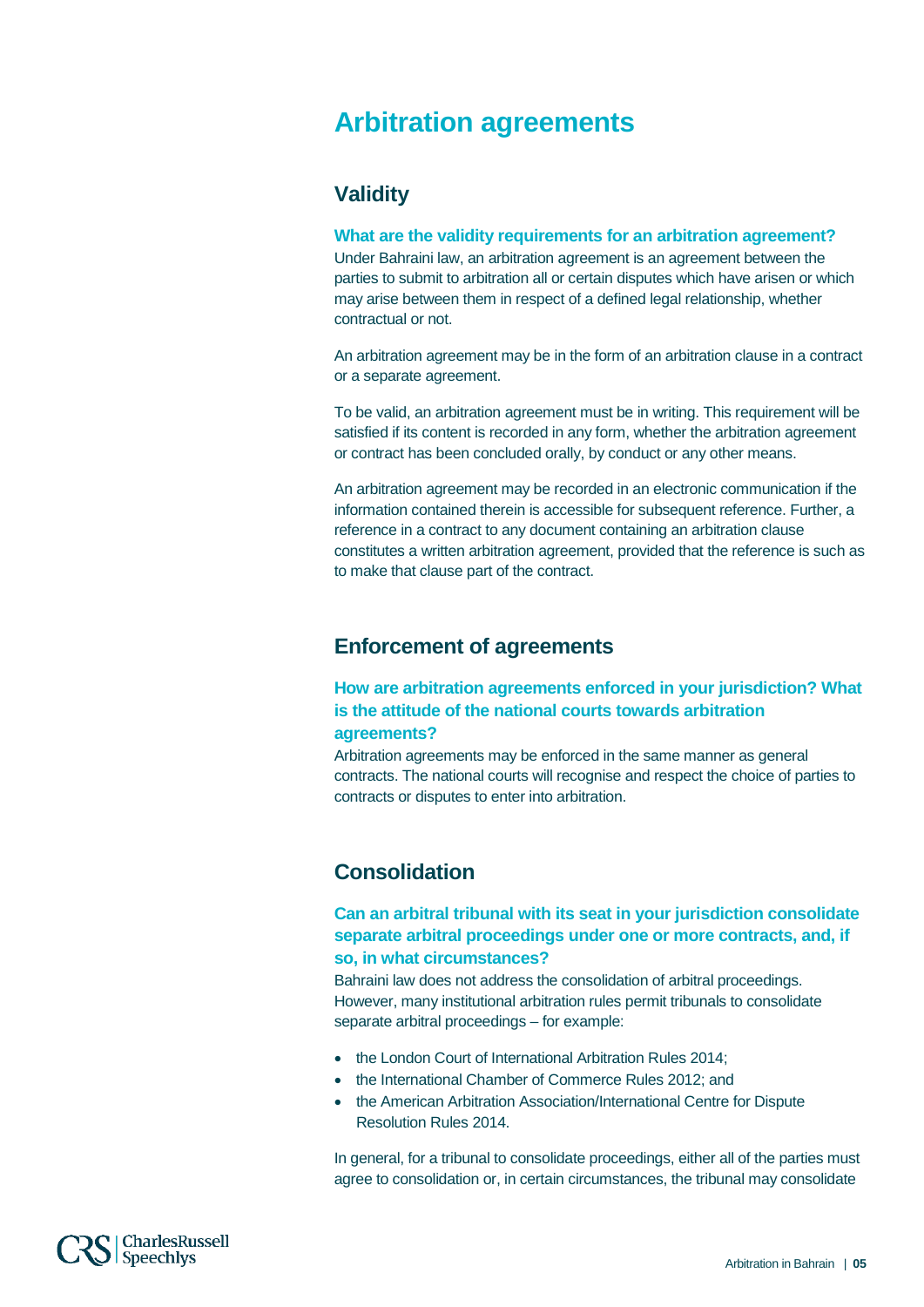the proceedings if they arise from the same arbitration agreement or involve the same parties.

### **Choice of law**

**How is the substantive law of the dispute determined? Where the substantive law is unclear, how will a tribunal determine what it should be?**

The substantive law will usually be stipulated by the parties to a contract.

Where the substantive law has not been determined or cannot be agreed between the parties, the tribunal will apply the substantive law(s) determined by the conflict of laws rules which it considers applicable.

In all cases, an arbitral tribunal's decision on the applicable substantive law(s) will be made in accordance with the terms of the contract and will take into account the trade applicable to the context of the dispute.

The arbitral tribunal will decide ex aequo et bono or as amiable compositeur (ie, based on what is fair and just, rather than on the letter of the law) only if the parties have expressly authorised it to do so.

# **Separability**

### **Are there any provisions on the separability of arbitration agreements?**

Yes – an arbitration clause which forms part of a contract will be treated as an agreement independent of the other terms of the contract, and a decision by the arbitral tribunal that a contract is null and void will not entail ipso jure (ie, by operation of law) the invalidity of the arbitration clause.

# **Multiparty agreements**

### **Are multiparty agreements recognised?**

Multiparty agreements are not prohibited under Bahraini law.

Many institutional arbitration rules contain administrative provisions that govern multiparty agreements in arbitral proceedings, particularly in respect of maintaining fairness and equal treatment between the parties (eg, during the appointment of the tribunal). Arbitral rules that include provisions relating to multiparty agreements include the London Court of International Arbitration Rules 2014 and the International Chamber of Commerce Rules 2012.

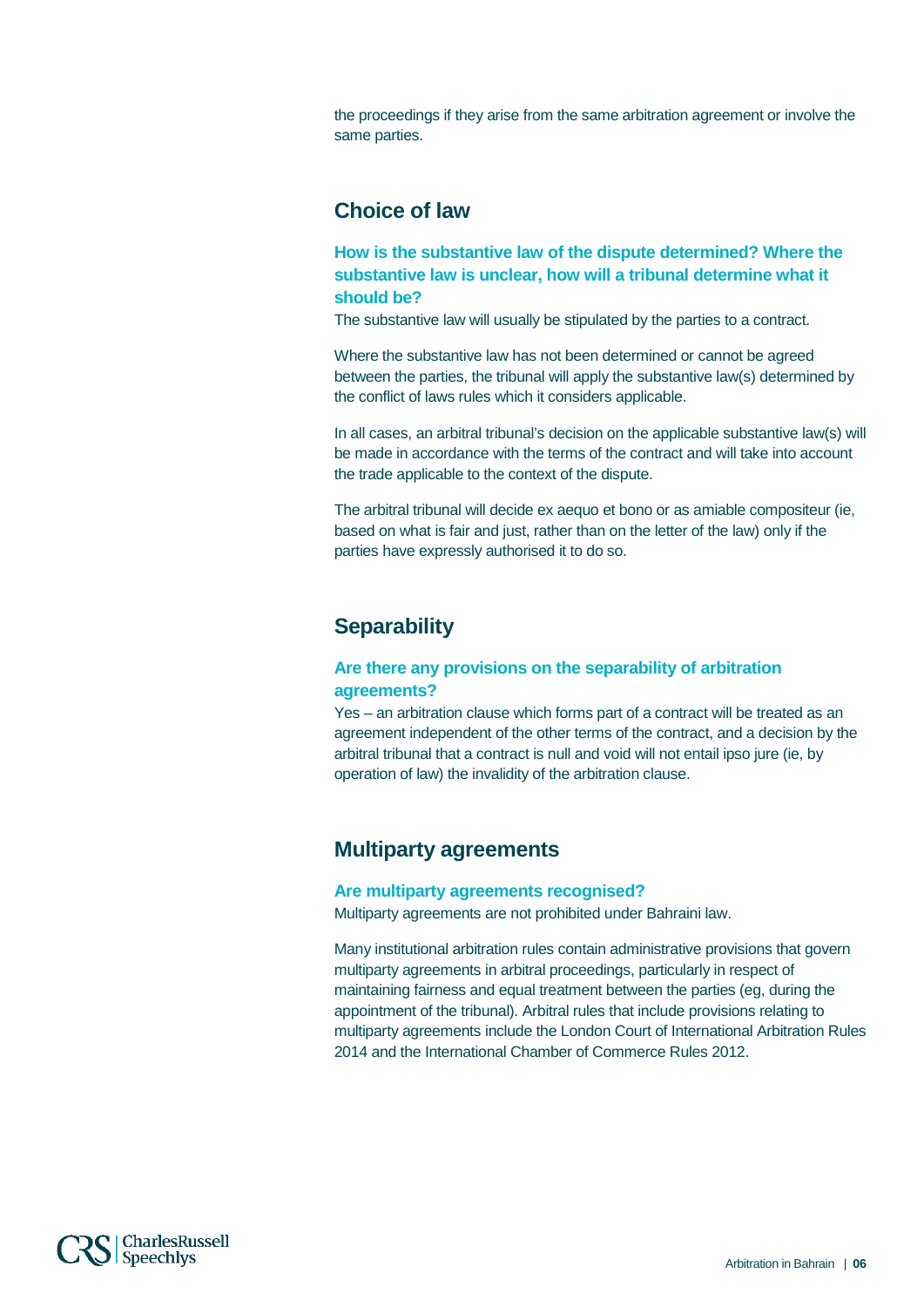# <span id="page-7-0"></span>**Arbitral tribunal**

## **Criteria for arbitrators**

### **Are there any restrictions?**

In principle, anyone can act as an arbitrator. However, in practice, an arbitrator should not be a minor, imprisoned or bankrupt, and should be independent, of full legal capacity and suitably qualified to rule on the dispute.

## **Contractual stipulations**

**What can be stipulated about the tribunal in the agreement?**

The parties to an agreement are free to:

- determine the number of arbitrators and agree on a procedure for appointing the arbitrator(s);
- exclude certain nationalities from acting as arbitrator(s), but only by unanimous agreement; and
- agree on a procedure for challenging an arbitrator's appointment.

## **Default requirements**

**Are there any default legal requirements as to the selection of a tribunal - for example, concerning the number of arbitrators or their characteristics?**

In the absence of an agreement between the parties on the number of arbitrators, the arbitral tribunal will comprise of three arbitrators.

In cases where there will be three arbitrators, and in the absence of an agreement between the parties on the appointment of arbitrator(s), the claimant and the respondent will each appoint an arbitrator and those arbitrators will appoint a third arbitrator. In cases where there will be only one arbitrator, any party may apply to the High Civil Court for it to appoint the arbitrator.

# **Challenging the appointment of an arbitrator**

### **Can the appointment of an arbitrator be challenged? Can an arbitrator be disqualified? What is the procedure for this?**

The appointment of an arbitrator may be challenged only if the circumstances give rise to justifiable doubts as to his or her impartiality or independence, or if he or she does not possess the qualifications agreed to by the parties.

The parties may agree on a procedure for challenging an arbitrator's appointment. In the absence of such agreement, the challenging party must, within 15 days of the information relating to the challenge coming to light, send a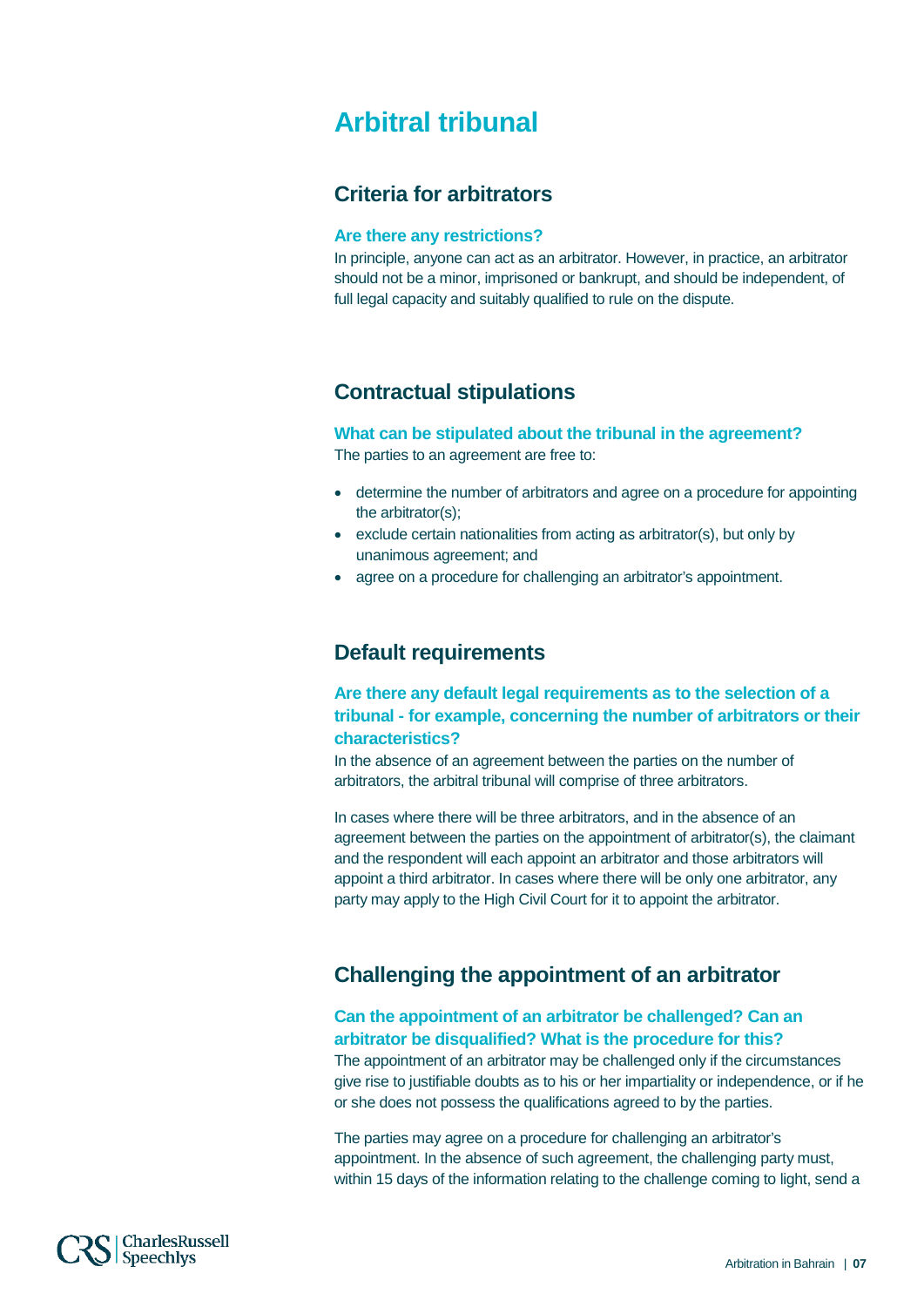written statement of the reasons for the challenge to the arbitral tribunal. Unless the challenged arbitrator withdraws from his or her office or the other party agrees to the challenge, the arbitral tribunal will decide on the challenge.

If a challenge is unsuccessful, the challenging party has 30 days from receiving notice of the decision to request that the Civil High Court decide on the challenge.

If an arbitrator is or becomes unable to perform his or her functions, or for other reasons fails to act without undue delay, his or her mandate will terminate when he or she withdraws from the post or by agreement between the parties.

## **Jurisdictional objections**

### **How should an objection to jurisdiction be raised?**

An objection to the arbitral tribunal's jurisdiction must be raised no later than the date on which the statement of defence is submitted. Further, any plea that the arbitral tribunal is exceeding the scope of its authority must be raised as soon as the relevant matter is raised in the arbitral proceedings. That said, the arbitral tribunal may admit a later objection if it considers the delay justified.

# **Replacement of an arbitrator**

### **Why and how can an arbitrator be replaced?**

Where the mandate of an arbitrator is terminated, a substitute arbitrator will be appointed according to the rules applicable to the appointment of the arbitrator who is being replaced.

# **Powers and obligations**

### **What powers and obligations do arbitrators have?**

Subject to any prior agreement on the arbitrator's power or arbitration procedures, the arbitral tribunal may conduct the arbitration in whatever manner it considers appropriate. The power conferred on the arbitral tribunal includes the power to determine the admissibility, relevance, materiality and weight of any evidence. The arbitral tribunal may appoint one or more experts to report on specific issues to be determined by the tribunal, and may require a party to give the expert any information or documents that it considers relevant to the issues surrounding the arbitration.

An arbitral tribunal also has the power to order interim measures, including in relation to the preservation of assets and evidence and in order to prevent any prejudice to the arbitral procedure. An arbitral tribunal may require the party requesting an interim measure to provide appropriate security, and may modify, suspend or terminate an interim measure either on application by one of the parties or, in exceptional circumstances, on its own initiative.

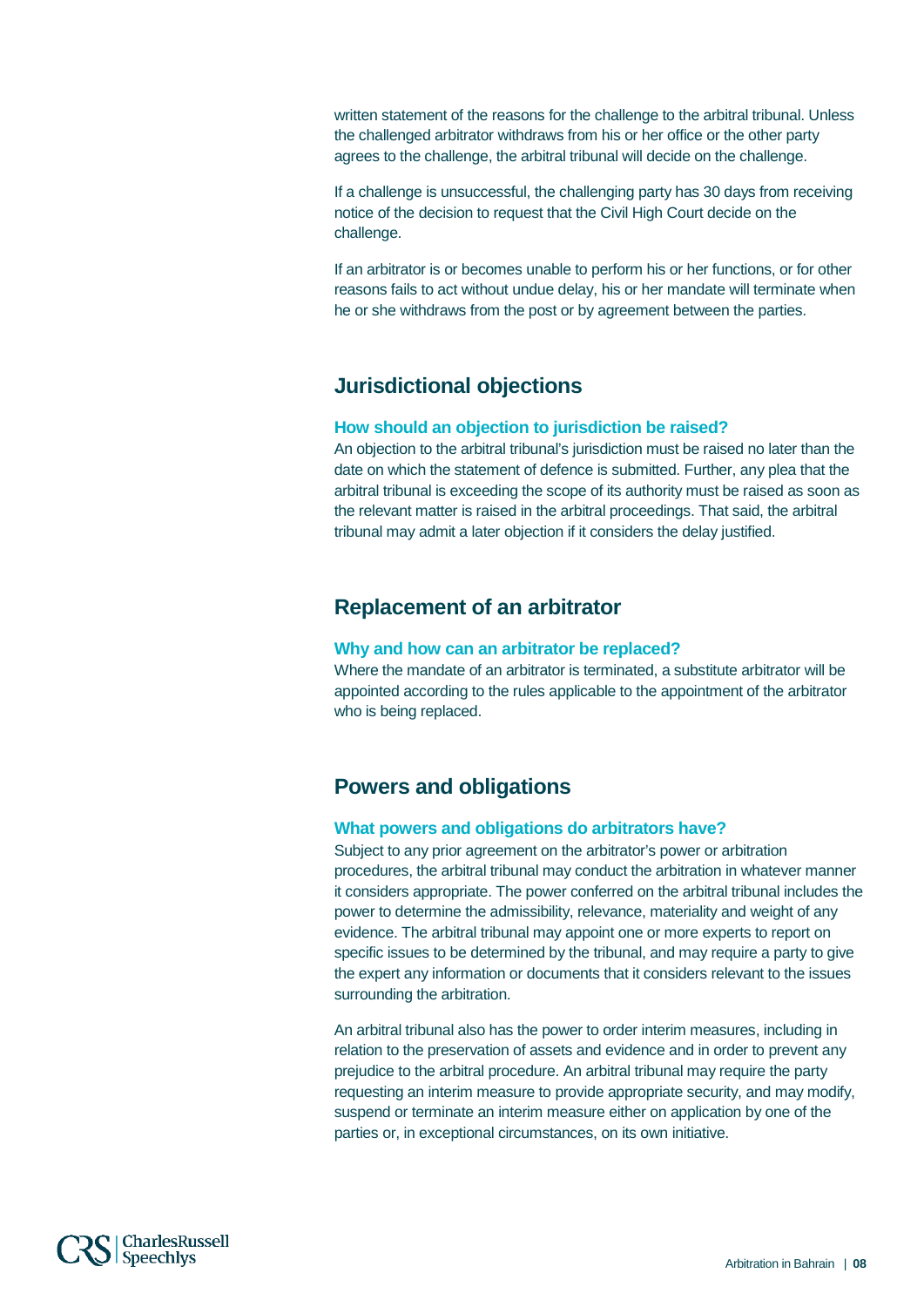While conducting arbitration, an arbitral tribunal must treat parties equally and give each party a full opportunity to present its case.

# **Liability of arbitrators**

### **Are arbitrators immune from liability?**

Arbitrators will be held liable only in cases where losses stem from their intentional or negligent action or inaction.

# **Communicating with the tribunal**

### **How do the parties communicate with the tribunal?**

The parties are free to agree on the procedure to be followed by the arbitral tribunal when conducting the proceedings, including methods of communication. Failing such agreement, the arbitral tribunal may conduct the arbitration however it considers appropriate.

All statements, documents and other information supplied to the arbitral tribunal by one party must be communicated to the other party.

# **Reaching decisions**

### **Is unanimous agreement of the tribunal required? If there is disagreement, does the will of the majority suffice? What are the implications of this?**

In arbitral proceedings with more than one arbitrator, any tribunal decision must be made by a majority of its members, unless otherwise agreed between the parties. However, questions of procedure may be decided by a presiding arbitrator, if so authorised by the parties or all members of the arbitral tribunal.

# **Arbitrability**

# **Are there any disputes incapable of being referred to arbitration?**

While there are no express statutory barriers, certain types of dispute may not be arbitrable in practice.

### **Can the arbitrability of a dispute be challenged?**

Yes, a party is free to challenge the arbitrability of a dispute before the arbitral tribunal or the Civil High Court.

# **Jurisdiction and competence-competence**

**Is the principle of competence-competence recognised in your jurisdiction? Can a party to an arbitration ask the courts to** 

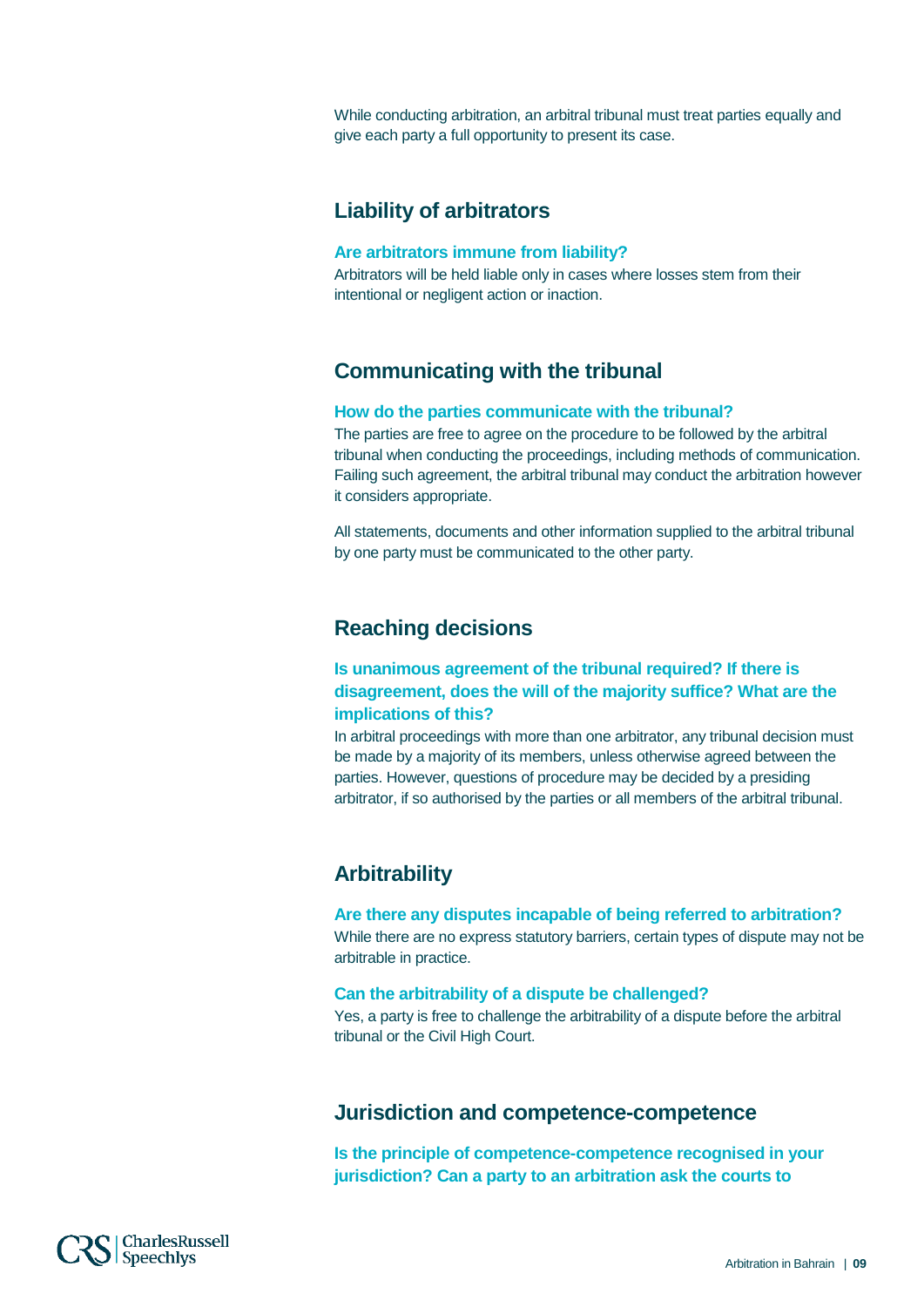### **determine an issue relating to the tribunal's jurisdiction and competence?**

An arbitral tribunal may rule on its own jurisdiction, either as a preliminary issue or in an award on the merits.

If the arbitral tribunal rules as a preliminary issue that it has jurisdiction, any party may request the Civil High Court to rule conclusively on the jurisdiction of the arbitral tribunal within 30 days of receiving notice of the ruling. The court's ruling cannot be appealed.

While a request to the court is pending, the arbitral tribunal may continue the arbitral proceedings and make an award.

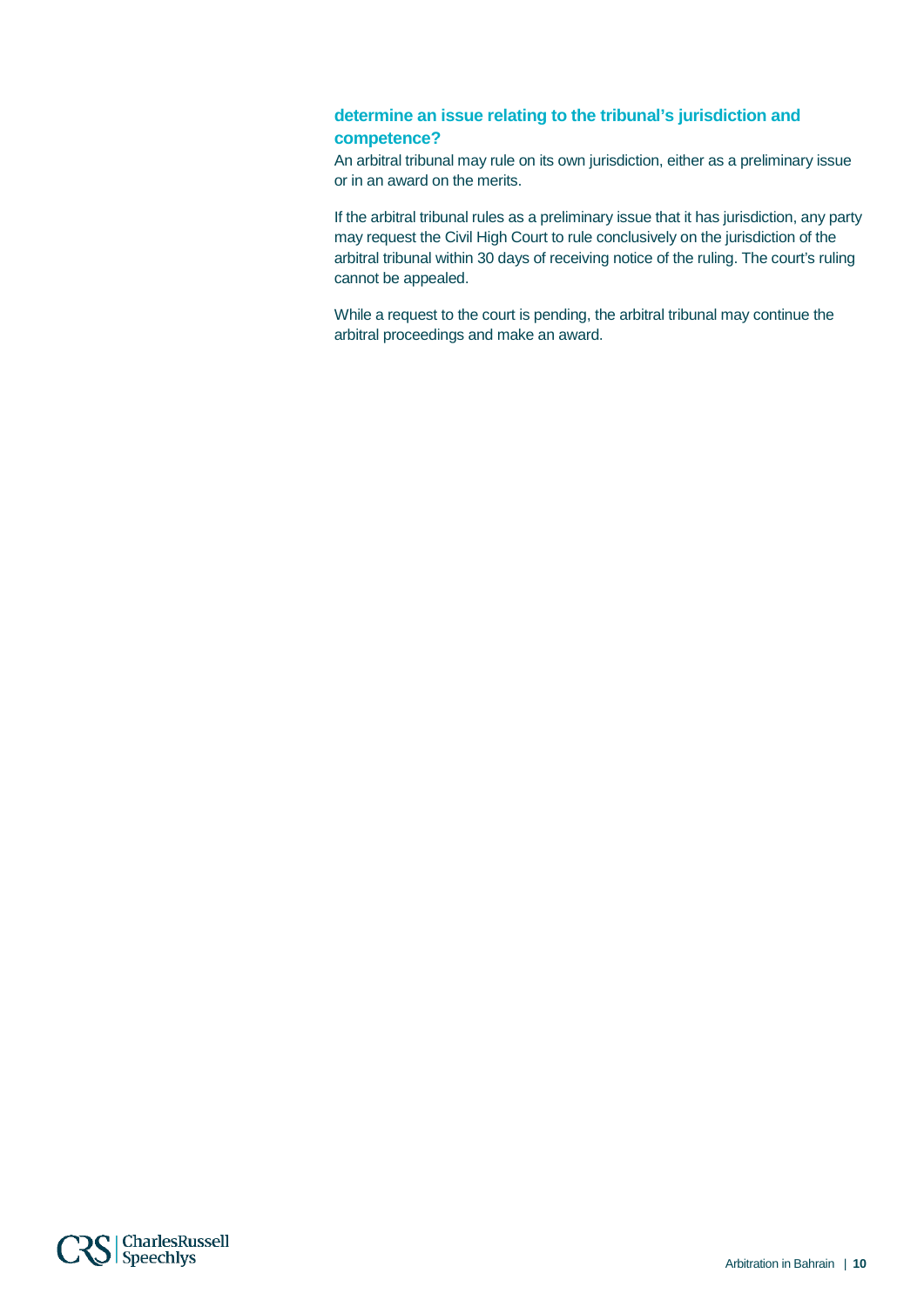# <span id="page-11-0"></span>**Arbitral proceedings**

# **Starting an arbitration proceeding**

#### **What is needed to commence arbitration?**

Unless otherwise agreed by the parties, the arbitral proceedings will commence on the date on which the request for the dispute to be referred to arbitration is received by the respondent.

# **Limitation periods**

### **Are there any limitation periods for the commencement of arbitration?**

No limitation periods exist in regard to the commencement of arbitration, unless provided for in the arbitration agreement.

If the governing law of the arbitration is Bahraini law, the usual limitation periods applicable to legal proceedings will apply. If the contract is governed by a foreign law, the limitation periods of that law will apply.

# **Procedural rules**

### **Are there any procedural rules that arbitrators must follow?**

Arbitrators must abide by the procedural rules agreed on by the parties, including the arbitration rules under which the arbitral tribunal must conduct the case. The arbitral tribunal remains subject to the general duties under the UNCITRAL Model Law, including the obligation to treat the parties equally and give each party a full opportunity to present its case.

# **Dissenting arbitrators**

### **Are dissenting opinions permitted under the law of your jurisdiction?**

In arbitral proceedings with more than one arbitrator, tribunal decisions must be made by a majority, unless otherwise agreed by the parties.

The majority principle also applies to the signing of the award. Further, if a minority of the arbitral tribunal dissents, reason(s) must be provided for any omitted signature(s).

# **Judicial assistance**

**Can local courts intervene in proceedings?**

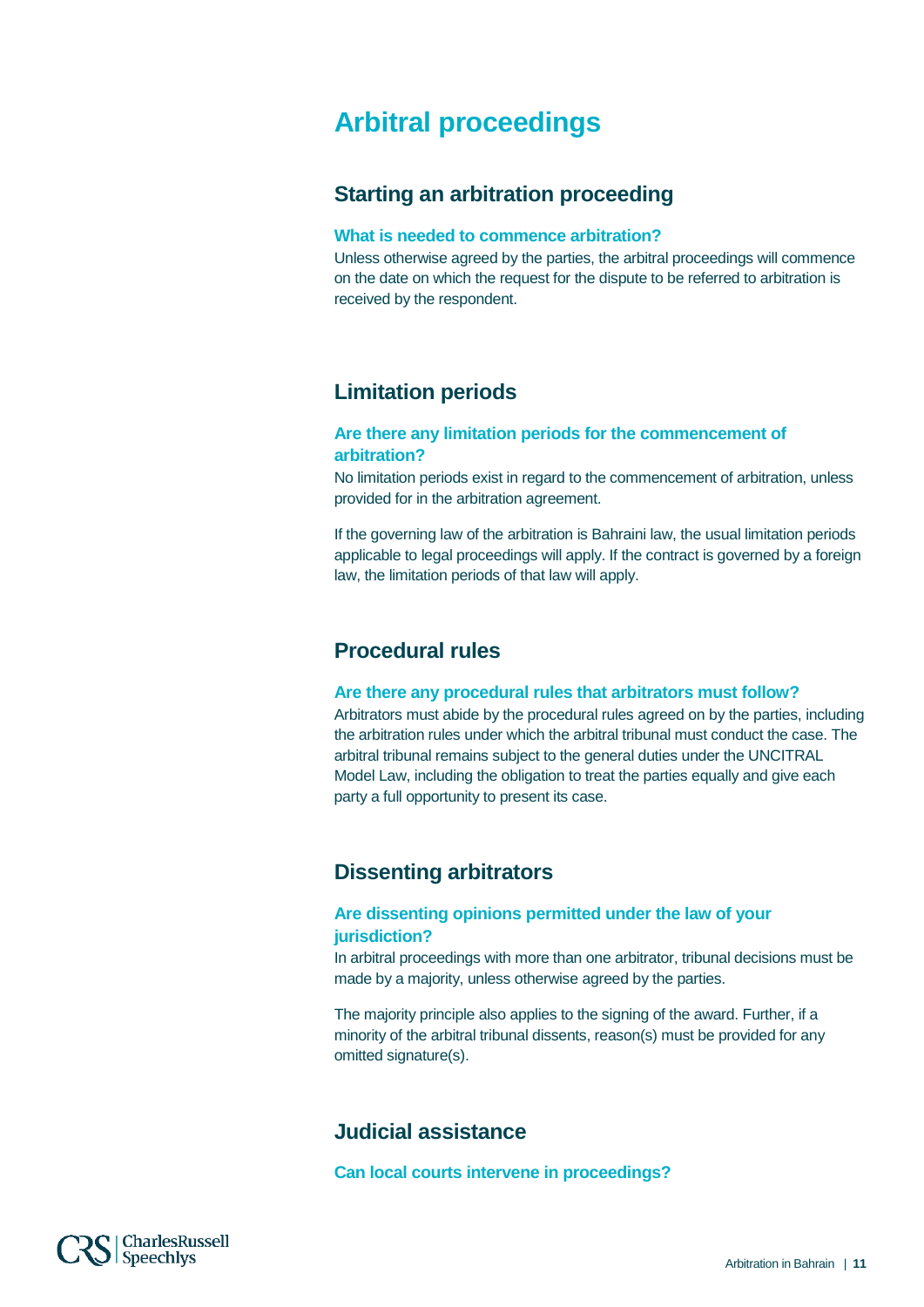On request by one of the parties, local courts may intervene in arbitral proceedings in relation to:

- the appointment, challenge or termination of an arbitrator;
- the jurisdiction of an arbitral tribunal;
- the setting aside of an arbitral award;
- assistance in taking evidence or recognition of an arbitration agreement (including its compatibility with court-ordered interim measures);
- court-ordered interim measures; or
- the recognition and enforcement of interim measures and arbitral awards.

#### **Can the local courts assist in choosing arbitrators?**

Where the appointment of the arbitral tribunal cannot be agreed, any party may apply to the Civil High Court for assistance.

**What is the applicable law (and prevailing practice) where a respondent fails to participate in an arbitration? Can the courts compel parties to arbitrate? Can they issue subpoenas to third parties?**

Unless otherwise agreed by the parties, the following apply:

- If the claimant fails to communicate its statement of claim, the arbitral tribunal will terminate the proceedings.
- If the respondent fails to communicate its statement of defence, the arbitral tribunal will continue the proceedings without treating such failure in itself as an admission of the claimant's allegations.
- If any party fails to appear at a hearing or produce documentary evidence, the arbitral tribunal may continue the proceedings and make an award based on the evidence before it.

The arbitral tribunal, or a party with the approval of the arbitral tribunal, may request the Civil High Court's assistance in taking evidence. The court will execute the request according to its rules on taking evidence.

### **Third parties**

### **In what instances can third parties be bound by an arbitration agreement or award?**

An arbitration agreement or award will be binding only on the parties.

### **Default language and seat**

### **Unless agreed by the parties, what is the default language and location for arbitrations?**

There is no default language or location for arbitrations. In the absence of an agreement between the parties, the arbitral tribunal will determine the language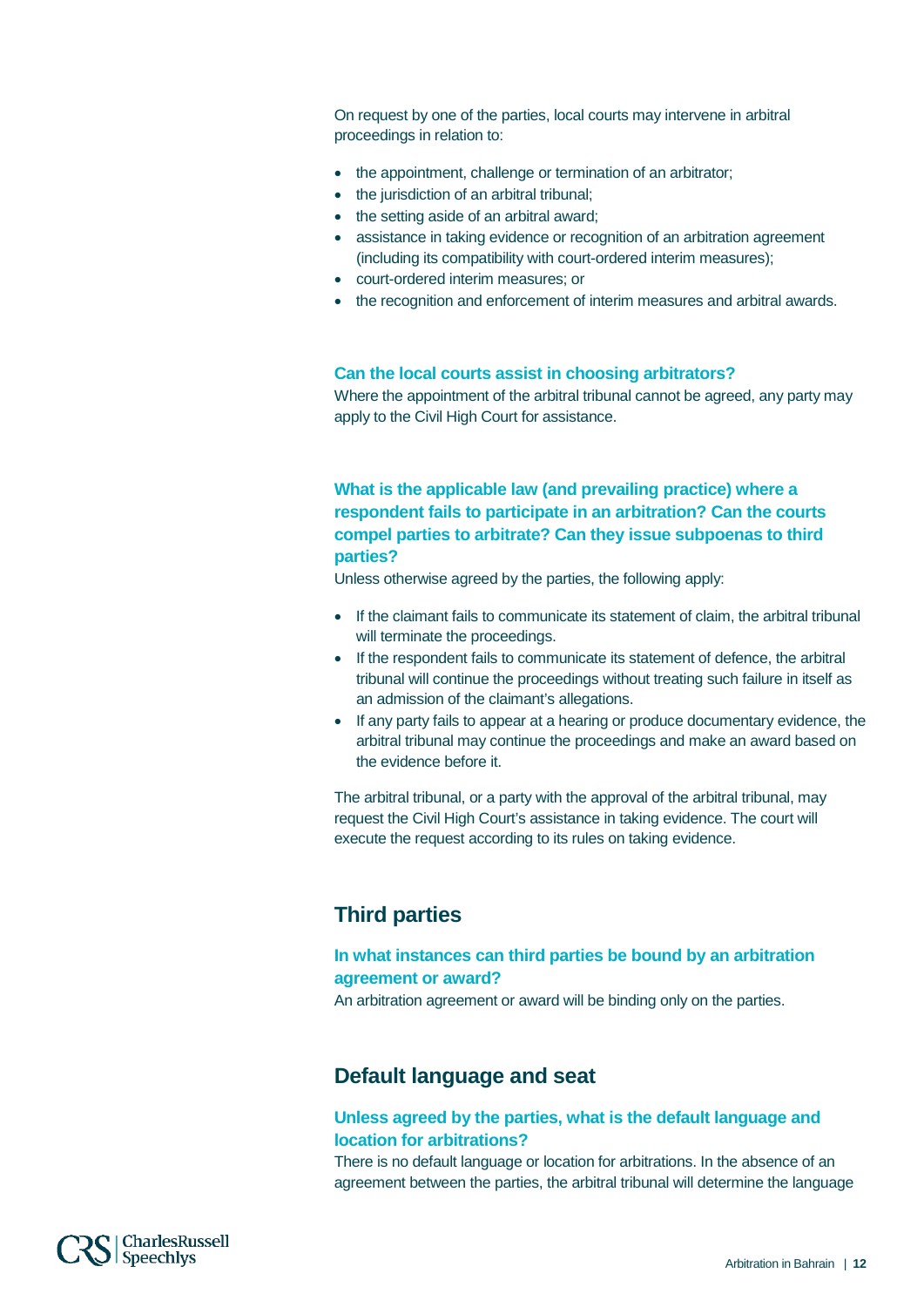to be used in the proceedings and the location of the arbitration, having regard to the circumstances of the case, including the convenience of the parties.

## **Gathering evidence**

#### **How is evidence obtained by the tribunal?**

Subject to any contrary agreement between the parties, the arbitral tribunal has broad discretion regarding how evidence is obtained. The arbitral tribunal will decide whether to hold oral hearings for the presentation of evidence or for oral argument, or whether the proceedings should be conducted on the basis of documents and other materials. The tribunal also has the power to appoint experts.

#### **What kinds of evidence are acceptable?**

Subject to any contrary agreement between the parties, the arbitral tribunal has broad discretion in deciding what kind of evidence is acceptable, including the power to determine the admissibility, relevance, materiality and weight of any evidence.

# **Confidentiality**

### **Is confidentiality ensured?**

Bahraini law contains no express provision regarding the confidentiality of arbitral proceedings. This will be a matter for the parties to agree on or, in the absence of any agreement, for the tribunal to decide.

### **Can information in arbitral proceedings be disclosed in subsequent proceedings?**

This will be a matter for the parties to agree on or, in the absence of any agreement, for the tribunal to decide.

# **Ethical codes**

**What ethical codes and other professional standards, if any, apply to counsel and arbitrators conducting proceedings in your jurisdiction?**

Apart from the general requirements that the arbitral tribunal be independent, impartial and act fairly, there are no express ethical codes or other professional standards with which counsel and arbitrators must comply under Bahraini law.

The parties are free to decide on what, if any, standards will apply either by express choice (eg, the International Bar Association's Guidelines on Party Representation in International Arbitration) or by implication (eg, by appointing a member of the Chartered Institute of Arbitrators as the arbitrator, as he or she will be governed by that institution's code of professional and ethical conduct).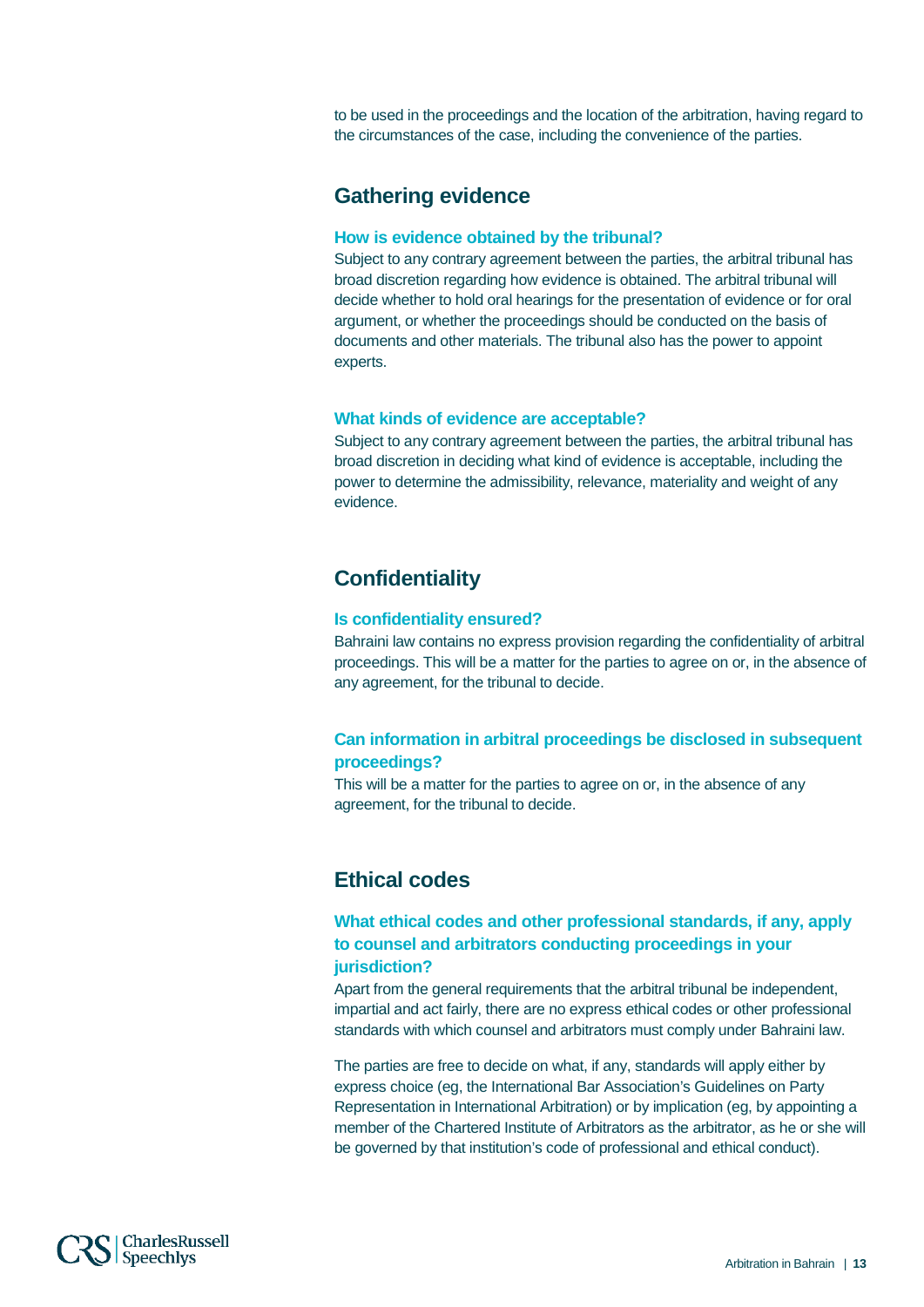Certain arbitration rules (eg, the London Court of International Arbitration Rules 2014) include requirements relating to conduct that will apply to all arbitrations conducted thereunder.

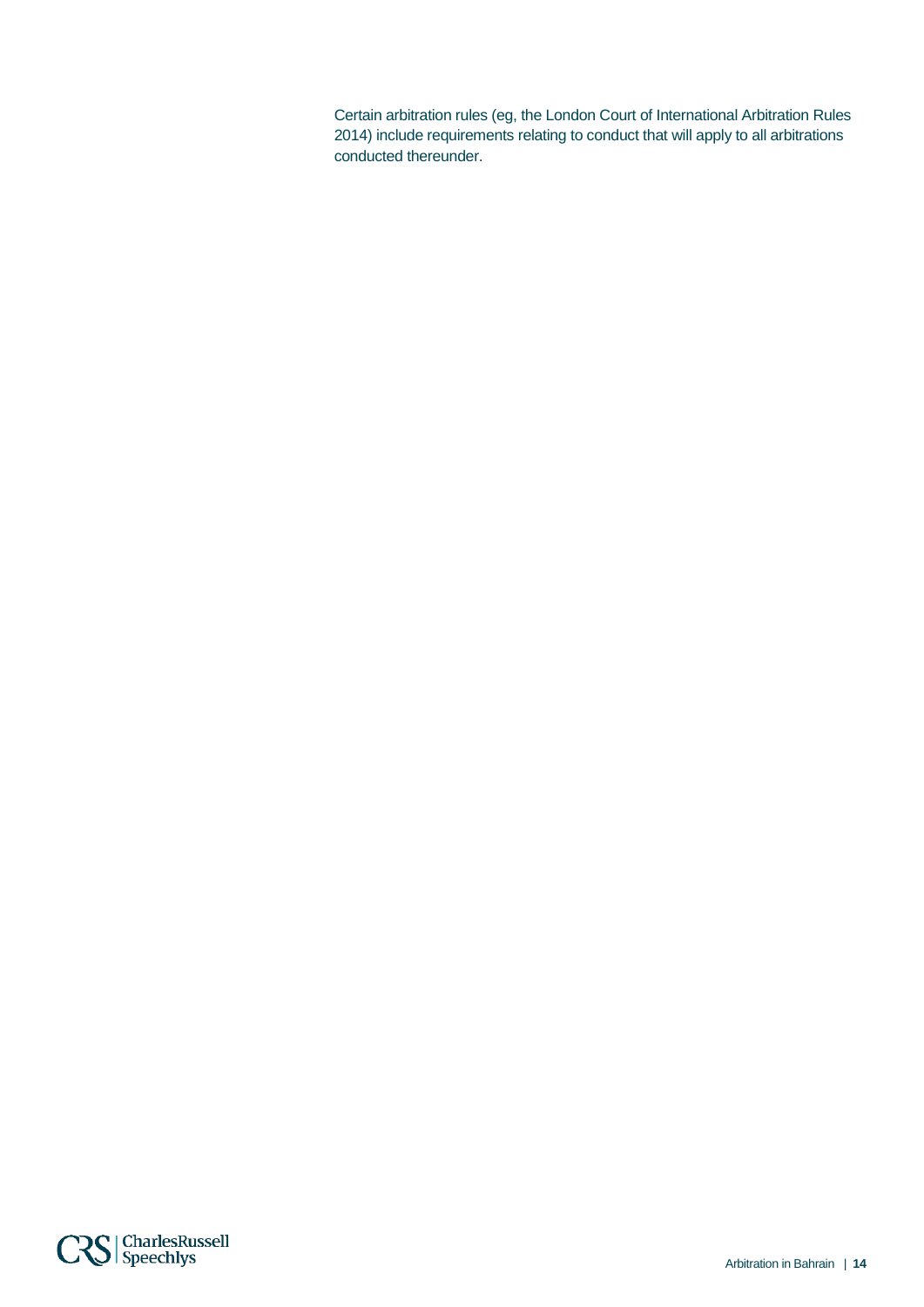# <span id="page-15-0"></span>**Costs**

# **Estimation & allocation**

### **How are the costs of arbitration proceedings estimated and allocated?**

No express provisions regarding the costs of arbitral proceedings exist under Bahraini law. It will be a matter for the parties to agree on or, in the absence of any agreement, for the tribunal to decide.

Many arbitral institutions (eg, the Bahrain Chamber for Dispute Resolution and the London Court of International Arbitration) expressly provide for the calculation and allocation of administrative fees and arbitral tribunal fees.

Court fees for applications for the recognition and enforcement of arbitration awards and for challenges and appeals are subject to the rules based on which judicial fees are levied, as per the Judicial Fees Law.

# **Security for costs**

### **Can the national court or tribunal order security for costs under the law in your jurisdiction?**

In relation to applications for interim measures, the arbitral tribunal may require the party requesting an interim measure to provide appropriate security in connection with the measure.

With regards to enforcement, if an application to set aside or suspend an award has been made, the court in which recognition or enforcement is sought may, on the application of the party claiming recognition or enforcement of the award, order the other party to provide appropriate security.

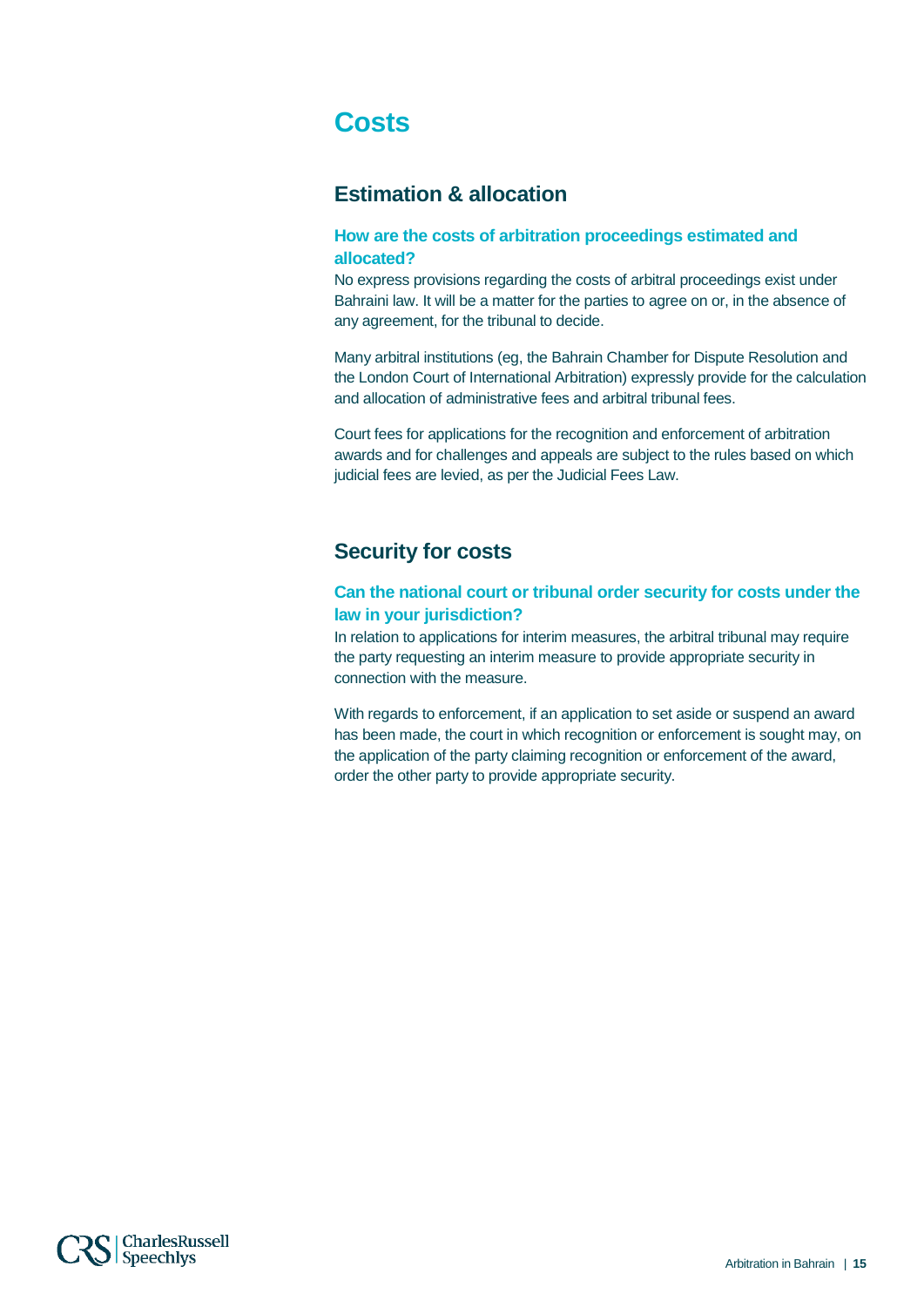# <span id="page-16-0"></span>**The award**

## **Requirements**

**What legal requirements are there for recognition of an award? Must reasons be given for the award? Does the award need to be reviewed by any other body?**

An award must be made in writing and signed by the arbitrator(s). In arbitral proceedings with more than one arbitrator, the signatures of the majority will suffice, provided that the reason for any omitted signature is stated.

The award must state the reasons on which it is based, unless the parties have agreed that no reasons are needed or the award is an award on agreed terms. The award must also state the date and the place of arbitration, and will be deemed to have been made at that place. After the award has been made, a copy signed by the arbitrators must be delivered to each party.

Awards need not be reviewed by any other body, unless the parties have expressly agreed that this be the case.

# **Timeframe for delivery**

### **Are there any time limits on delivery of the award?**

Under Bahraini law, no time limits are imposed on the delivery of awards. The parties may agree that the tribunal is subject to a time limit – for example, by adopting arbitration rules that stipulate a timeframe with which an award must be made (eg, the International Centre for Dispute Resolution Rules 2014).

### **Remedies**

### **Does the law impose limits on the available remedies? Are some remedies not enforceable by the court?**

While the parties are generally free to agree on the arbitral tribunal's scope to award remedies, any remedy considered unenforceable under Bahraini law or contrary to the public policy or ethics of Bahrain will be excluded from enforcement.

### **What interim measures are available? Will local courts issue interim measures pending constitution of the tribunal?**

The arbitral tribunal may, at the request of one of the parties, grant interim measures, including to:

- maintain or restore the status quo pending resolution of the dispute:
- take action that would prevent, or refrain from taking action that is likely to cause, harm or prejudice to the arbitral process;
- provide a means of preserving assets out of which a subsequent award may be satisfied; or

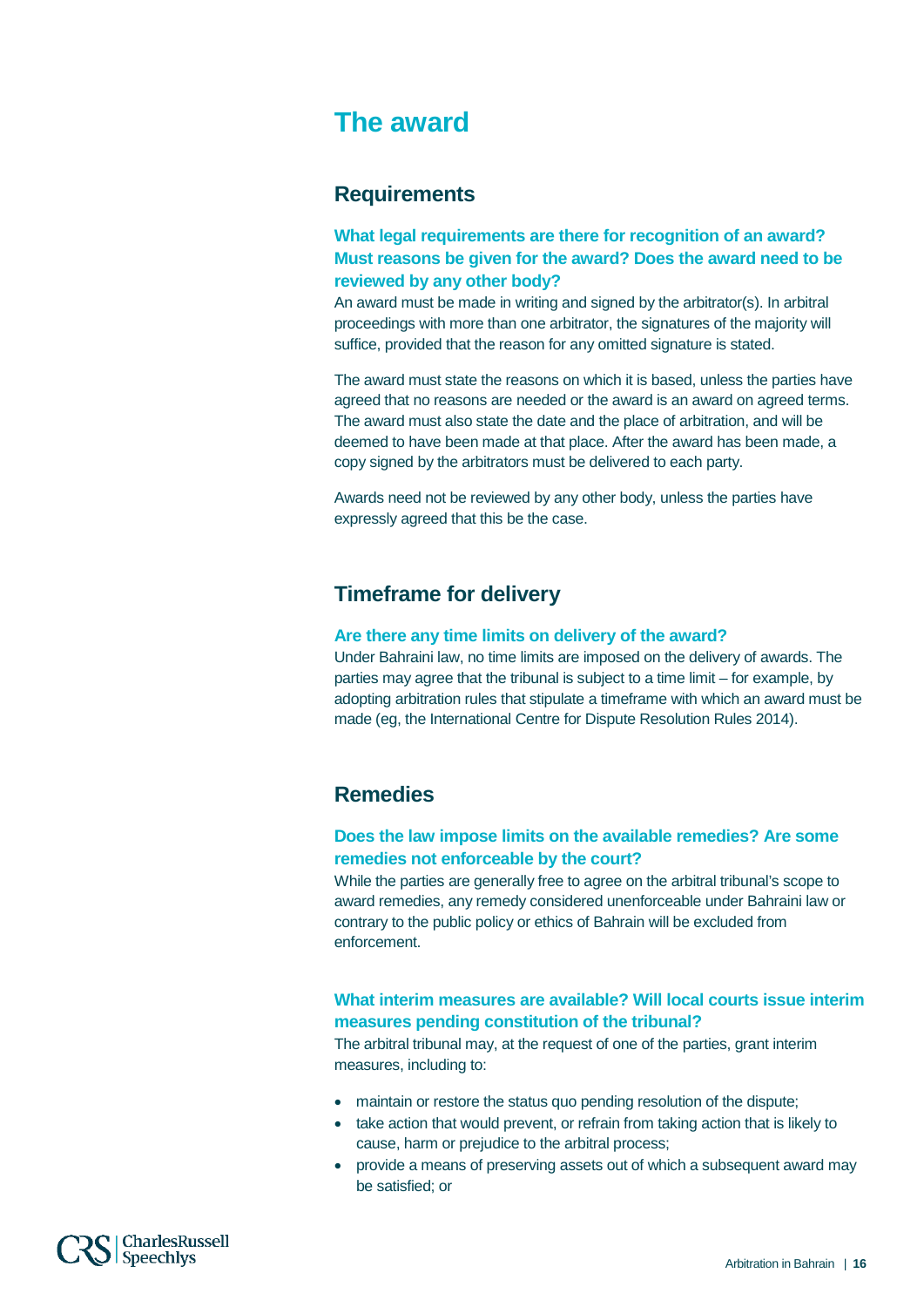• preserve evidence that may be relevant and material to resolution of the dispute.

The Civil High Court also has the power to order interim measures in relation to arbitral proceedings. The court will exercise such power in accordance with its own procedures in consideration of the specific features of international arbitration.

### **Interest**

#### **Can interest be awarded?**

Subject to any agreement to the contrary, the arbitral tribunal has broad discretion regarding the award of interest.

#### **At what rate?**

Subject to any agreement to the contrary, the arbitral tribunal has broad discretion regarding the rates of interest awarded.

# **Finality**

#### **Is the award final and binding?**

Unless otherwise agreed, an arbitral award will be final and binding, subject to limited grounds to challenge an award.

#### **What if there are any mistakes?**

Unless otherwise agreed by the parties, within 30 days of receipt of the award, a party (with notice to the other party) may request the arbitral tribunal to:

- correct errors in computation;
- correct clerical or typographical errors or errors of similar nature; or
- give an interpretation of a specific point or part of the award.

Unless otherwise agreed by the parties, a party (with notice to the other party) may request the arbitral tribunal to make an additional award regarding claims presented in the arbitral proceedings but omitted from the award within 30 days of receipt of the award.

If the arbitral tribunal considers any of these requests to be justified, it will make the correction, interpretation or additional award.

**Can the parties exclude by agreement any right of appeal or other recourse that the law of your jurisdiction may provide?** No.

# **Appeal**

**On what grounds can parties appeal an award?**

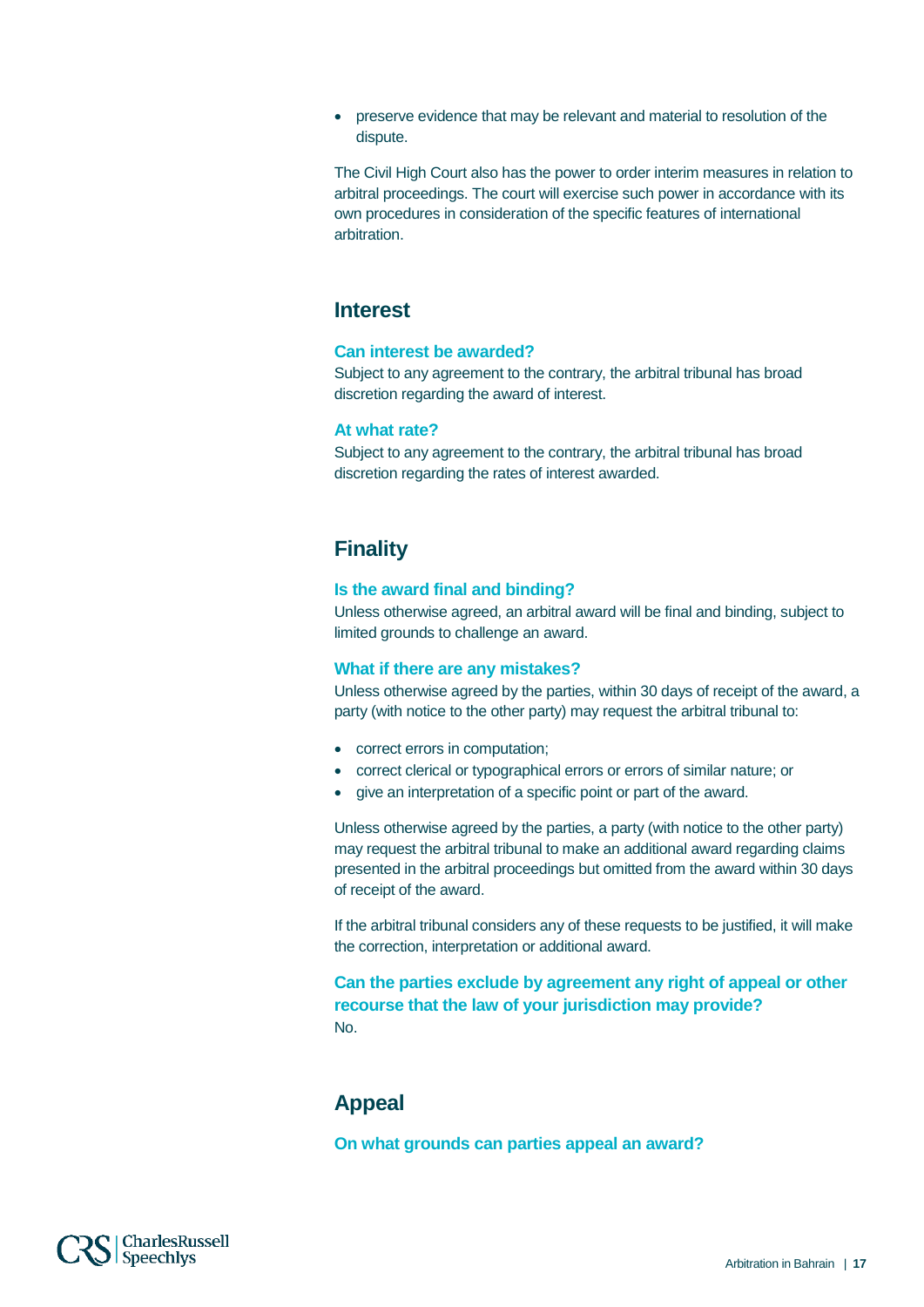Under Bahraini law, any party can apply to the Civil High Court to set aside an award if:

- the party making the application can prove that: ∘a party to the arbitration agreement was under some incapacity, or the agreement is invalid under the law to which the parties have subjected it or, failing any indication thereof, under Bahraini law;
- the party making the application was not given proper notice of the appointment of an arbitrator or the arbitral proceedings, or was otherwise unable to present its case;
- $\bullet$  the award:  $\Box$  deals with a dispute not contemplated by, or not falling within, the terms of the submission to arbitration; or
- contains decisions on matters that are beyond the scope of arbitration; however, if these can be separated from the rest of the award, only that part of the award which contains decisions on matters not submitted to arbitration will be set aside; or
- •
- the composition of the arbitral tribunal or the arbitral procedure was not in accordance with the parties' agreement (unless the agreement conflicts with Bahraini law) or, failing such agreement, was not in accordance with Bahraini law; or
- •
- the court finds that: ◦the subject matter of the dispute is not arbitrable under the Bahraini law; or
- the award is in conflict with Bahraini public policy.

### **What is the procedure for challenging awards?**

The rights of parties to challenge arbitral awards will depend on the parties' choice of law and arbitration rules. In general, an award can be challenged only on limited grounds.

# **Enforcement**

### **What steps can be taken to enforce the award if there is a failure to comply?**

A party seeking enforcement of an award should apply to the Court of Execution. Available methods of enforcement include:

- issuing an attachment order on property;
- ordering the forced sale of property subject to the attachment order;
- ordering the payment of amounts under the judgment;
- collecting payment and transferring it to the successful party;
- authorising the use of force, where required;
- seeking assistance from the police, if necessary;
- ordering the arrest of the debtor;
- levying a distraint on the debtor's property (including stocks and bonds) in order to satisfy the debt; and

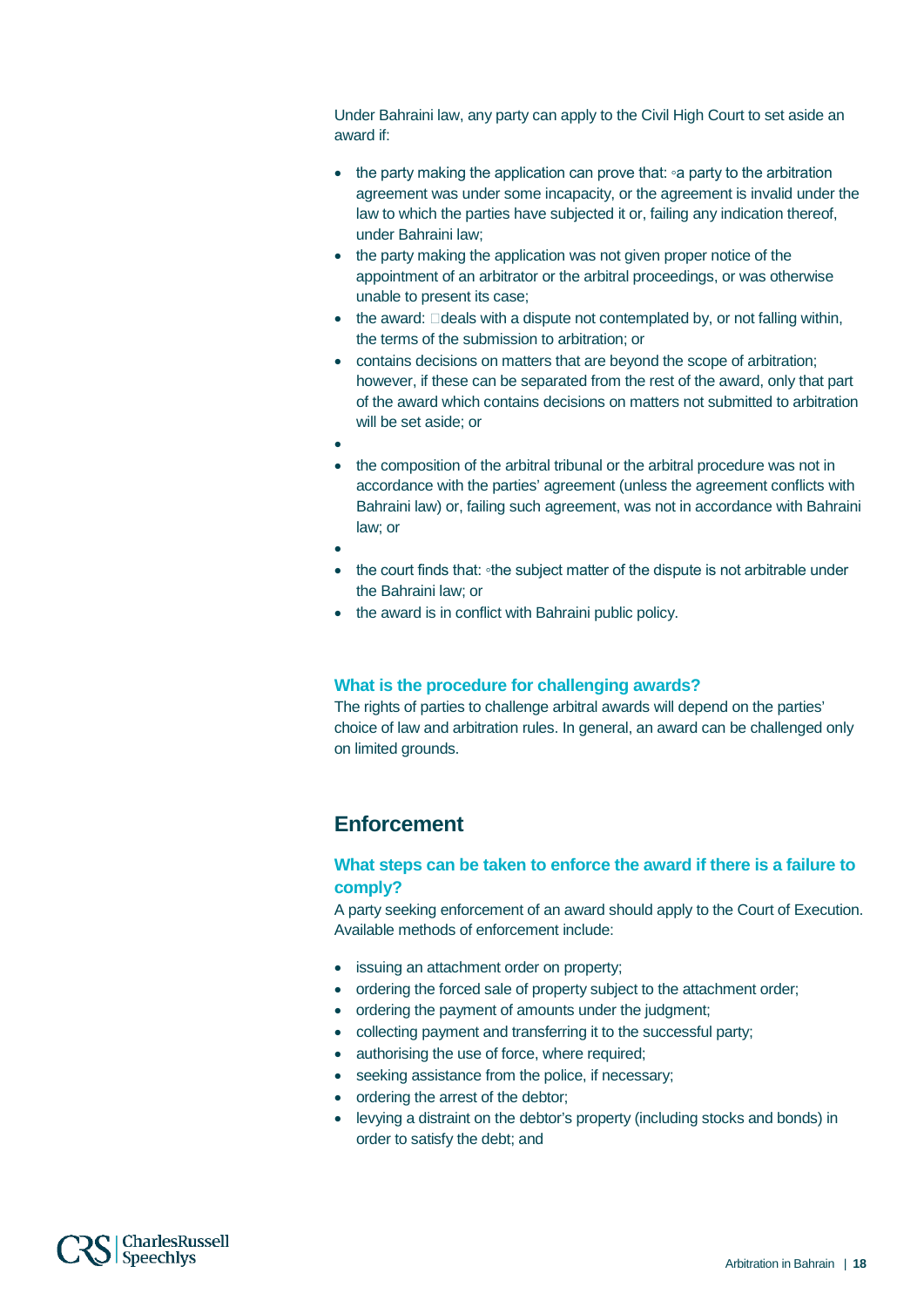• ordering the sale of any property (moveable and immovable) by public auction.

### **Can awards be enforced in local courts?** Yes.

#### **How enforceable is the award internationally?**

Bahrain is a signatory to the New York Convention; thus, arbitral awards made in Bahrain should be effectively enforced in other signatories to the New York Convention.

In practice, the enforceability of an award will depend on the prevailing legal, political and socio-economic situation in the state in which enforcement is sought.

### **To what extent might a state or state entity successfully raise a defence of state or sovereign immunity at the enforcement stage?**

While a state or state entity may claim state or sovereign immunity at the enforcement stage, the Bahraini courts take their judicial independence and the rule of law seriously. As such, a party would need to show genuine and sufficient evidence in order to claim sovereign or state immunity.

### **Are there any other bases on which an award may be challenged, and if so, by what?**

An award will be unenforceable if:

- the arbitration agreement was invalid;
- a party to the arbitration was incapacitated;
- a party was not given notice of the proceedings or was unable to present its case;
- the subject matter of the award is outside the scope of, or goes beyond the circumstances contemplated in, the arbitration agreement;
- the appointment of the arbitral tribunal was not in accordance with the arbitration agreement, the law or the arbitration rules chosen by the parties;
- the award is not yet binding, or has been suspended or set aside in the jurisdiction in which or under whose laws it was made;
- the subject matter of the dispute is not arbitrable in the state in which enforcement is sought; or
- the award contravenes Bahraini public policy.

#### **How enforceable are foreign arbitral awards in your jurisdiction?**

Bahrain is a signatory to the New York Convention; thus, foreign arbitral awards can be effectively enforced subject to the New York Convention.

Further, under the new Arbitration Law, arbitral awards are recognised as binding – irrespective of the country in which they were made – and on written application to the Civil High Court will be enforced, subject to the limited exceptions set out above.

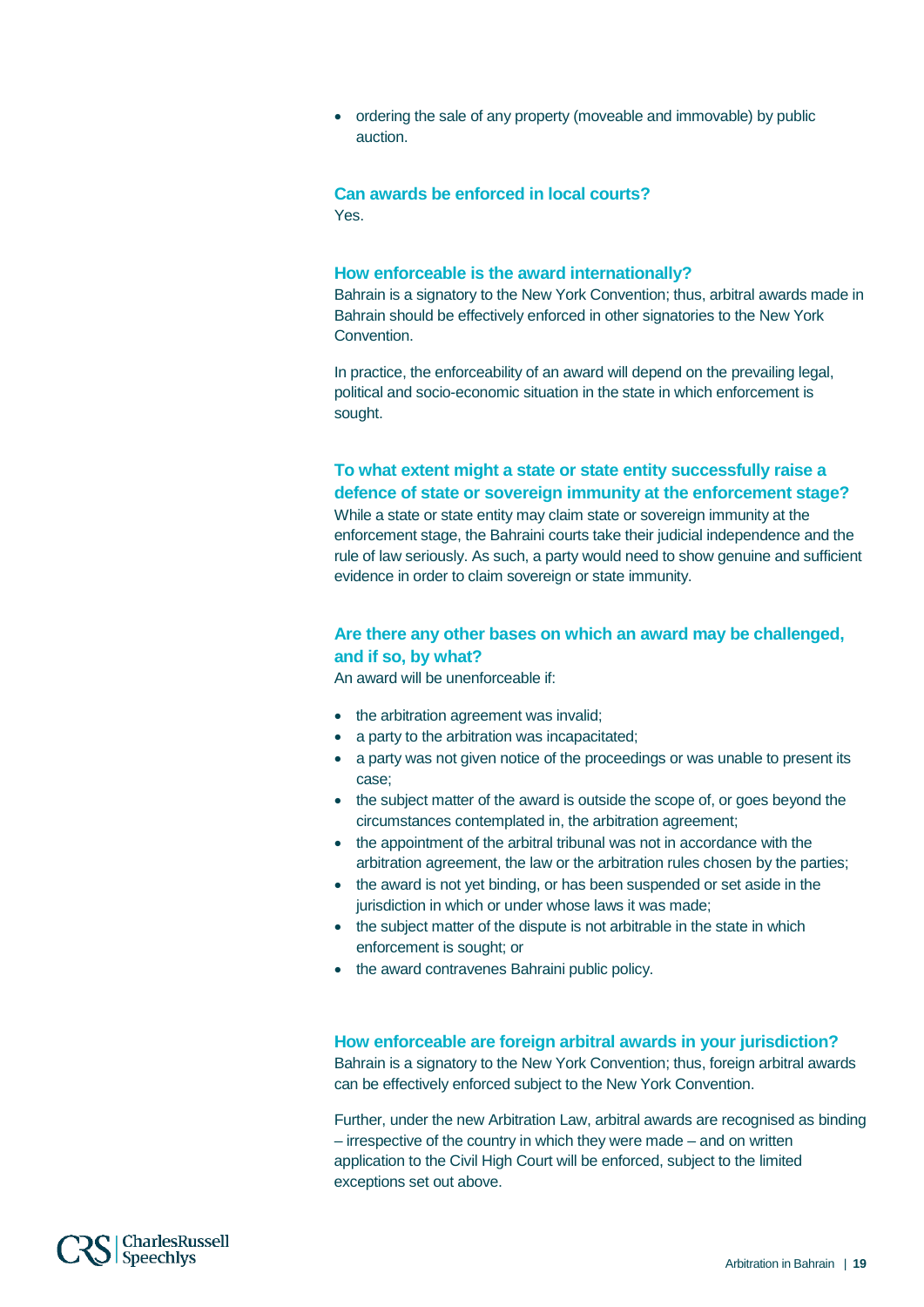In principle, the Bahraini courts will recognise foreign awards, subject to various conditions. However, in practice, differences between the legal system of Bahrain and those of other jurisdictions may lead to a case being effectively retried on its merits by the Bahraini courts.

### **Will an award that has been set aside by the courts in the seat of arbitration be enforced in your jurisdiction?**

The Bahraini courts may refuse to recognise and enforce an award at the request of the party against which it is invoked if that party can show that the award has been set aside or suspended by a court of the country in which or under whose law the award was made.

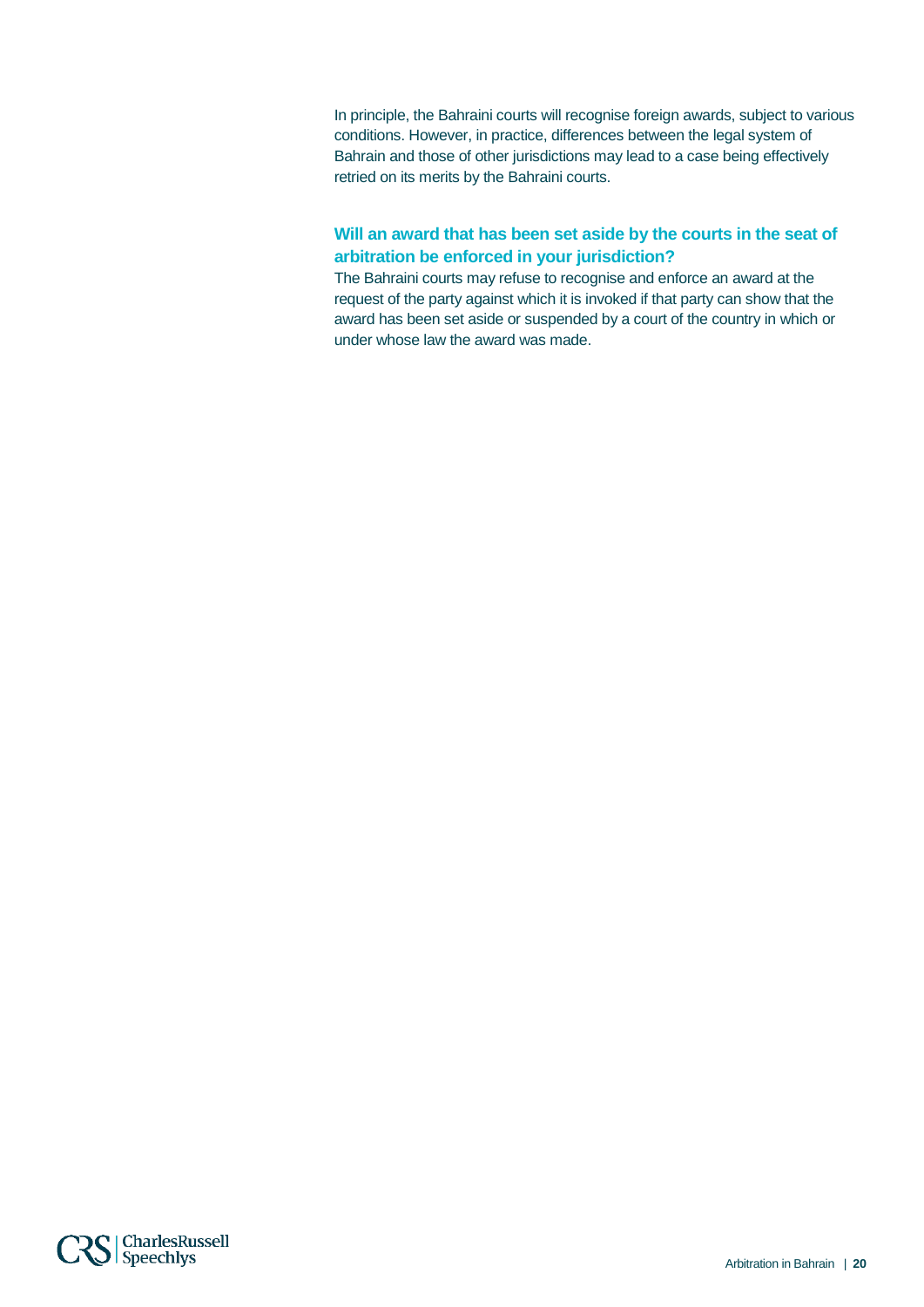# <span id="page-21-0"></span>**Third-party funding**

# **Rules and restrictions**

**Are there rules or restrictions on third-party funders?** No express restrictions on third-party funders apply in relation to arbitration.

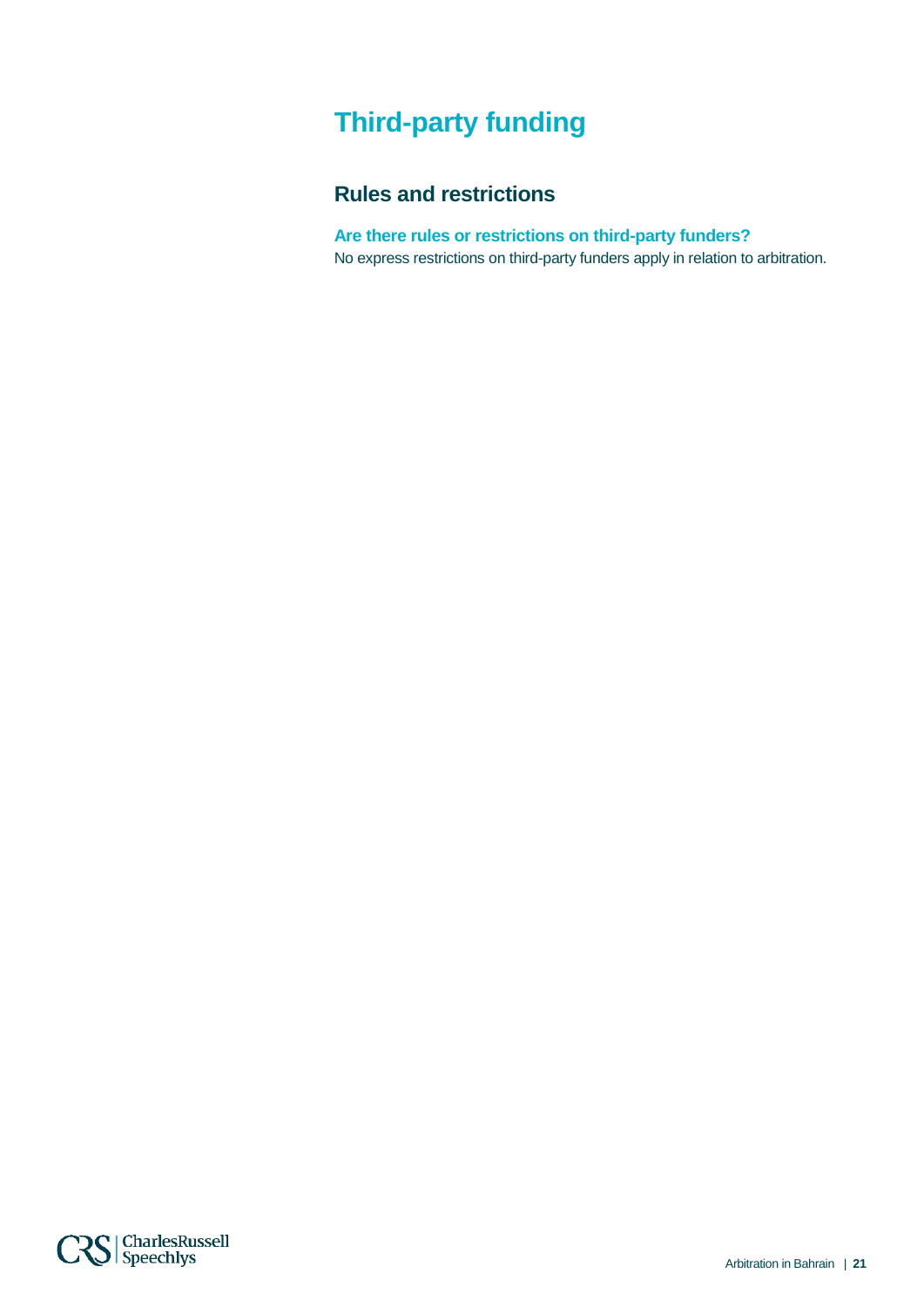# <span id="page-22-0"></span>**Class-action or group arbitration**

# **Concept**

**Is there a concept in your jurisdiction providing for class-action arbitration or group arbitration? If so, are there any limitations to the arbitrability of such claims or requirements that must be met before such claims may be arbitrated?** To date, no such claims have been brought.

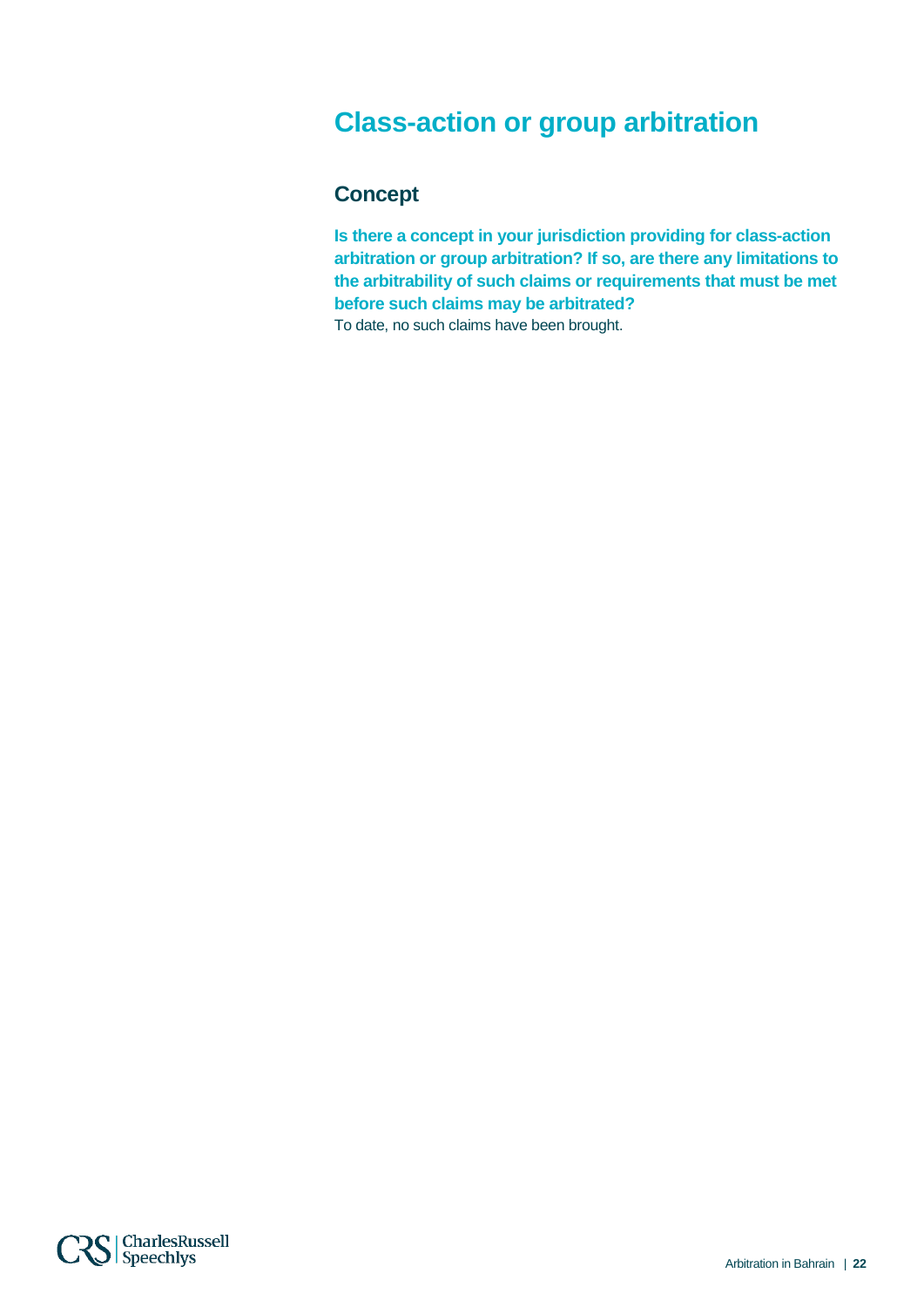# <span id="page-23-0"></span>**Hot topics**

# **Emerging trends**

**Are there any hot topics or trends emerging in arbitration in your jurisdiction?**

Arbitration is gaining momentum as a preferred method of resolving disputes in the intra-Gulf Cooperation Council market and internationally.